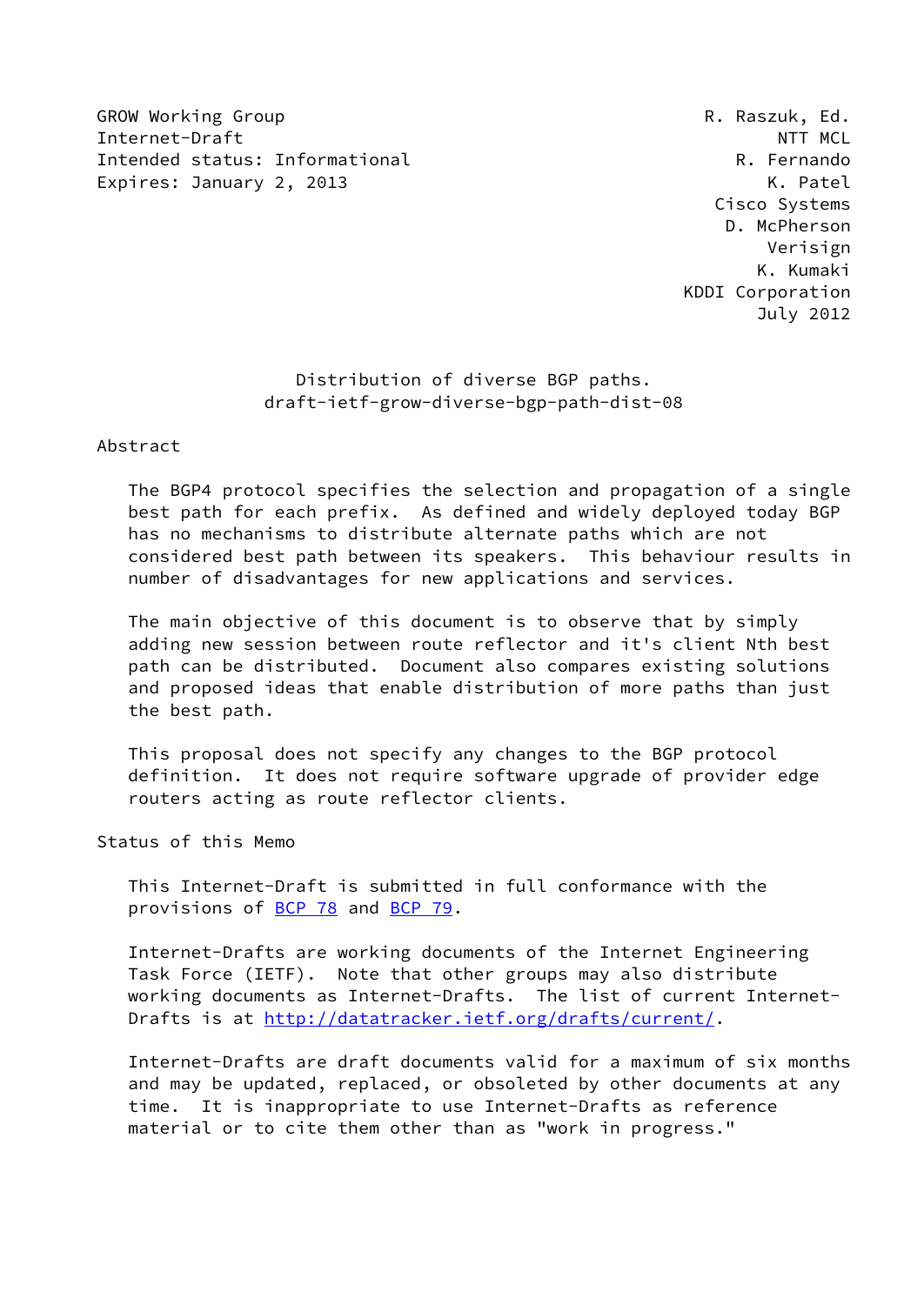Internet-Draft diverse-bgp-path-dist July 2012

This Internet-Draft will expire on January 2, 2013.

Copyright Notice

 Copyright (c) 2012 IETF Trust and the persons identified as the document authors. All rights reserved.

This document is subject to **[BCP 78](https://datatracker.ietf.org/doc/pdf/bcp78)** and the IETF Trust's Legal Provisions Relating to IETF Documents [\(http://trustee.ietf.org/license-info](http://trustee.ietf.org/license-info)) in effect on the date of publication of this document. Please review these documents carefully, as they describe your rights and restrictions with respect to this document. Code Components extracted from this document must include Simplified BSD License text as described in Section 4.e of the Trust Legal Provisions and are provided without warranty as described in the Simplified BSD License.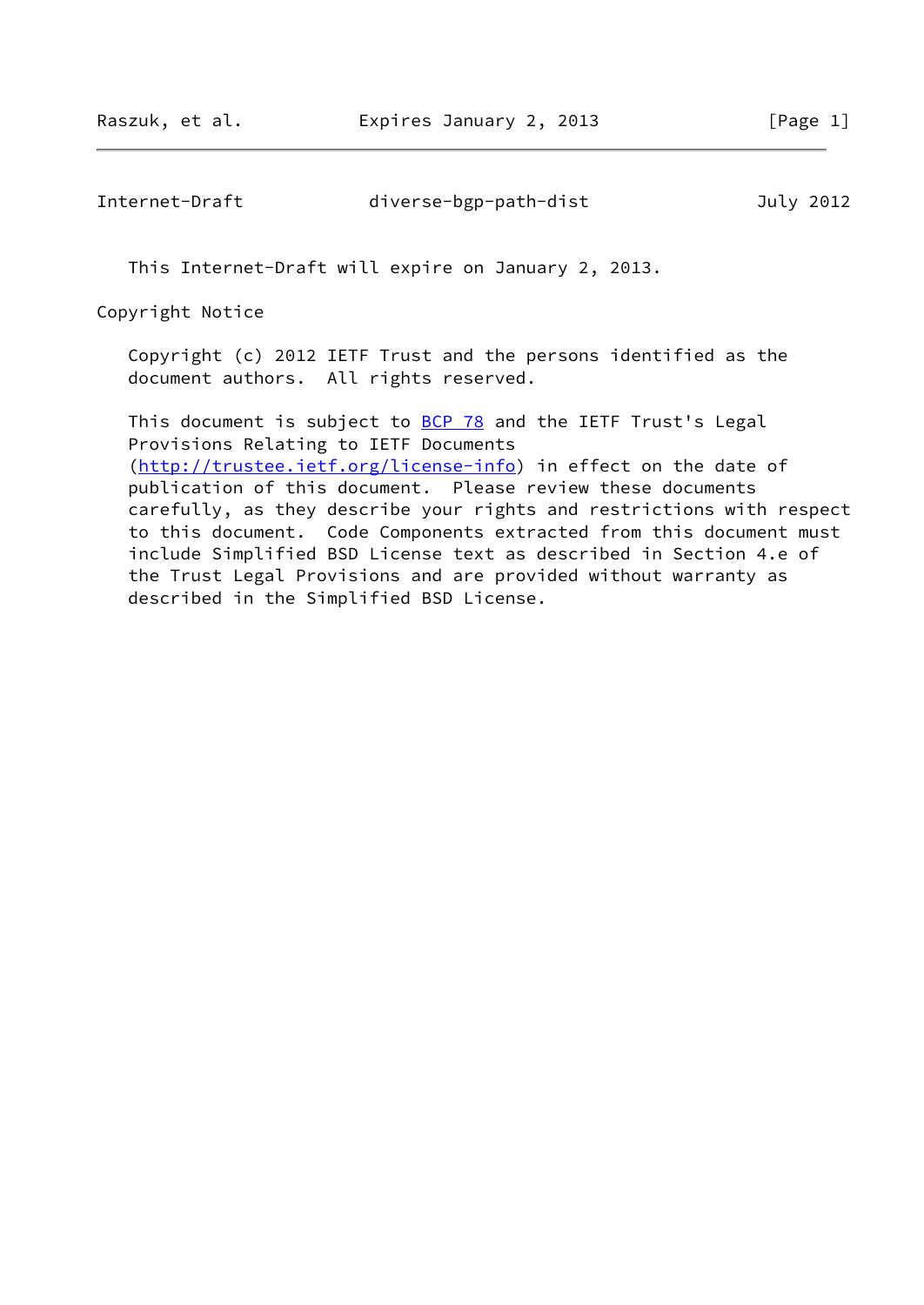Raszuk, et al. **Expires January 2, 2013** [Page 2]

Internet-Draft diverse-bgp-path-dist July 2012

# Table of Contents

| 2.<br>$2.1$ . BGP Add-Paths Proposal 4<br>Multi plane route reflection 6<br>4.<br>$4.1.$ Co-located best and backup path RRs 9<br>4.2. Randomly located best and backup path RRs 11<br>Multi plane route servers for Internet Exchanges 14<br>4.3.<br>5. Discussion on current models of IBGP route distribution 14 |  |  |
|---------------------------------------------------------------------------------------------------------------------------------------------------------------------------------------------------------------------------------------------------------------------------------------------------------------------|--|--|
|                                                                                                                                                                                                                                                                                                                     |  |  |
|                                                                                                                                                                                                                                                                                                                     |  |  |
|                                                                                                                                                                                                                                                                                                                     |  |  |
|                                                                                                                                                                                                                                                                                                                     |  |  |
|                                                                                                                                                                                                                                                                                                                     |  |  |
|                                                                                                                                                                                                                                                                                                                     |  |  |
|                                                                                                                                                                                                                                                                                                                     |  |  |
|                                                                                                                                                                                                                                                                                                                     |  |  |
|                                                                                                                                                                                                                                                                                                                     |  |  |
|                                                                                                                                                                                                                                                                                                                     |  |  |
|                                                                                                                                                                                                                                                                                                                     |  |  |
| Deployment considerations $\ldots \ldots \ldots \ldots \ldots \ldots \underline{16}$<br>6.                                                                                                                                                                                                                          |  |  |
| Summary of benefits $\ldots \ldots \ldots \ldots \ldots \ldots \ldots \ldots \frac{18}{18}$<br>7.                                                                                                                                                                                                                   |  |  |
| 8.                                                                                                                                                                                                                                                                                                                  |  |  |
| Security considerations $\ldots \ldots \ldots \ldots \ldots \ldots \ldots \frac{19}{2}$<br>9.                                                                                                                                                                                                                       |  |  |
|                                                                                                                                                                                                                                                                                                                     |  |  |
|                                                                                                                                                                                                                                                                                                                     |  |  |
|                                                                                                                                                                                                                                                                                                                     |  |  |
|                                                                                                                                                                                                                                                                                                                     |  |  |
|                                                                                                                                                                                                                                                                                                                     |  |  |
| 13.2. Informative References 21                                                                                                                                                                                                                                                                                     |  |  |
|                                                                                                                                                                                                                                                                                                                     |  |  |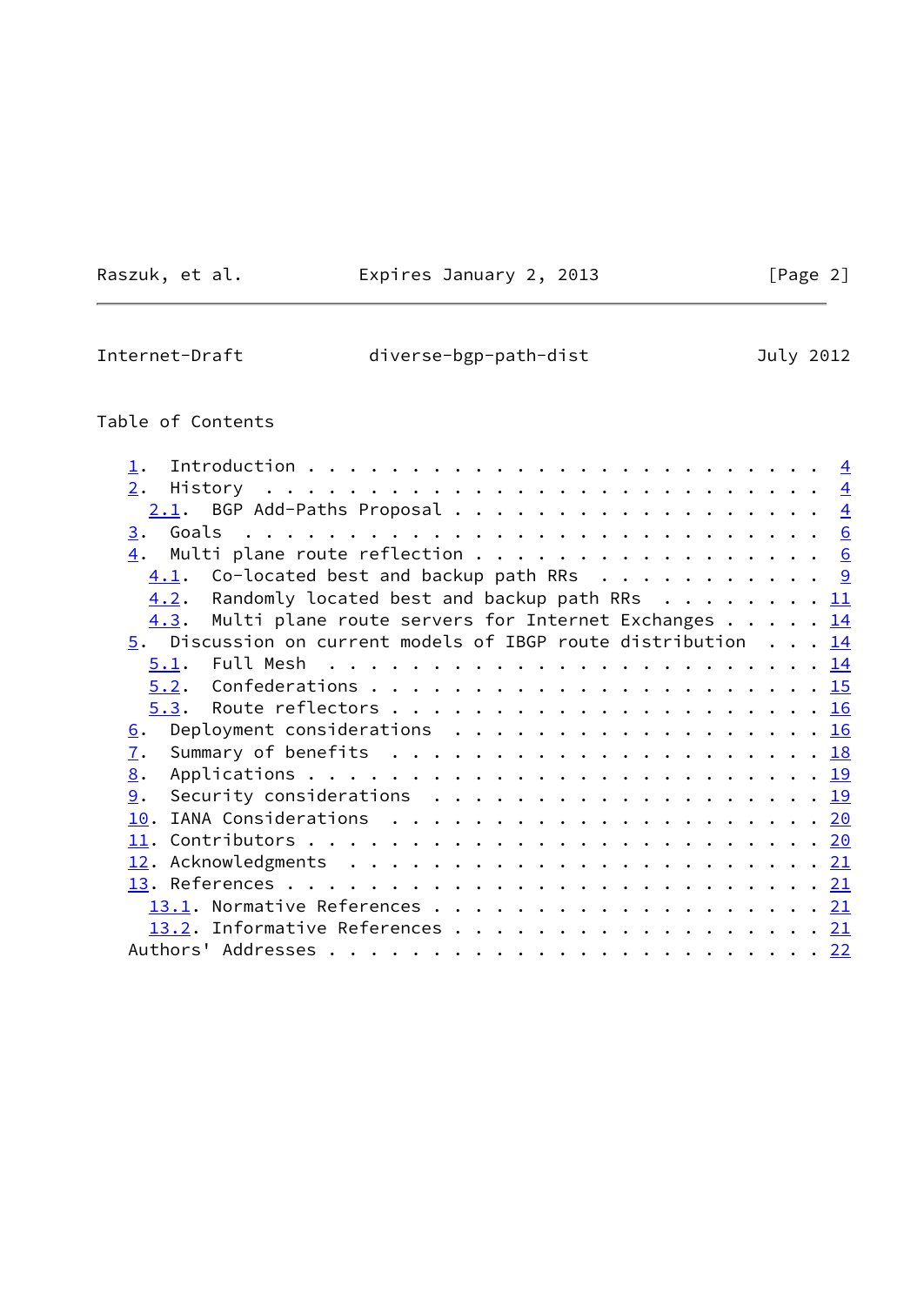Raszuk, et al. Expires January 2, 2013 [Page 3]

<span id="page-3-1"></span>

Internet-Draft diverse-bgp-path-dist July 2012

# <span id="page-3-0"></span>[1](#page-3-0). Introduction

 Current BGP4 [\[RFC4271](https://datatracker.ietf.org/doc/pdf/rfc4271)] protocol specification allows for the selection and propagation of only one best path for each prefix. The BGP protocol as defined today has no mechanism to distribute other than best path between its speakers. This behaviour results in a number of problems in the deployment of new applications and services.

 This document presents a mechanism for solving the problem based on the conceptual creation of parallel route reflector planes. It also compares existing solutions and proposes ideas that enable distribution of more paths than just the best path. The parallel route reflector planes solution brings very significant benefits at a negligible capex and opex deployment price as compared to the alternative techniques (full bgp mesh or add-paths) and is being considered by a number of network operators for deployment in their networks.

 This proposal does not specify any changes to the BGP protocol definition. It does not require upgrades to provider edge or core routers nor does it need network wide upgrades. The only upgrade required is the new functionality on the new or current route reflectors.

## <span id="page-3-2"></span>[2](#page-3-2). History

The need to disseminate more paths than just the best path is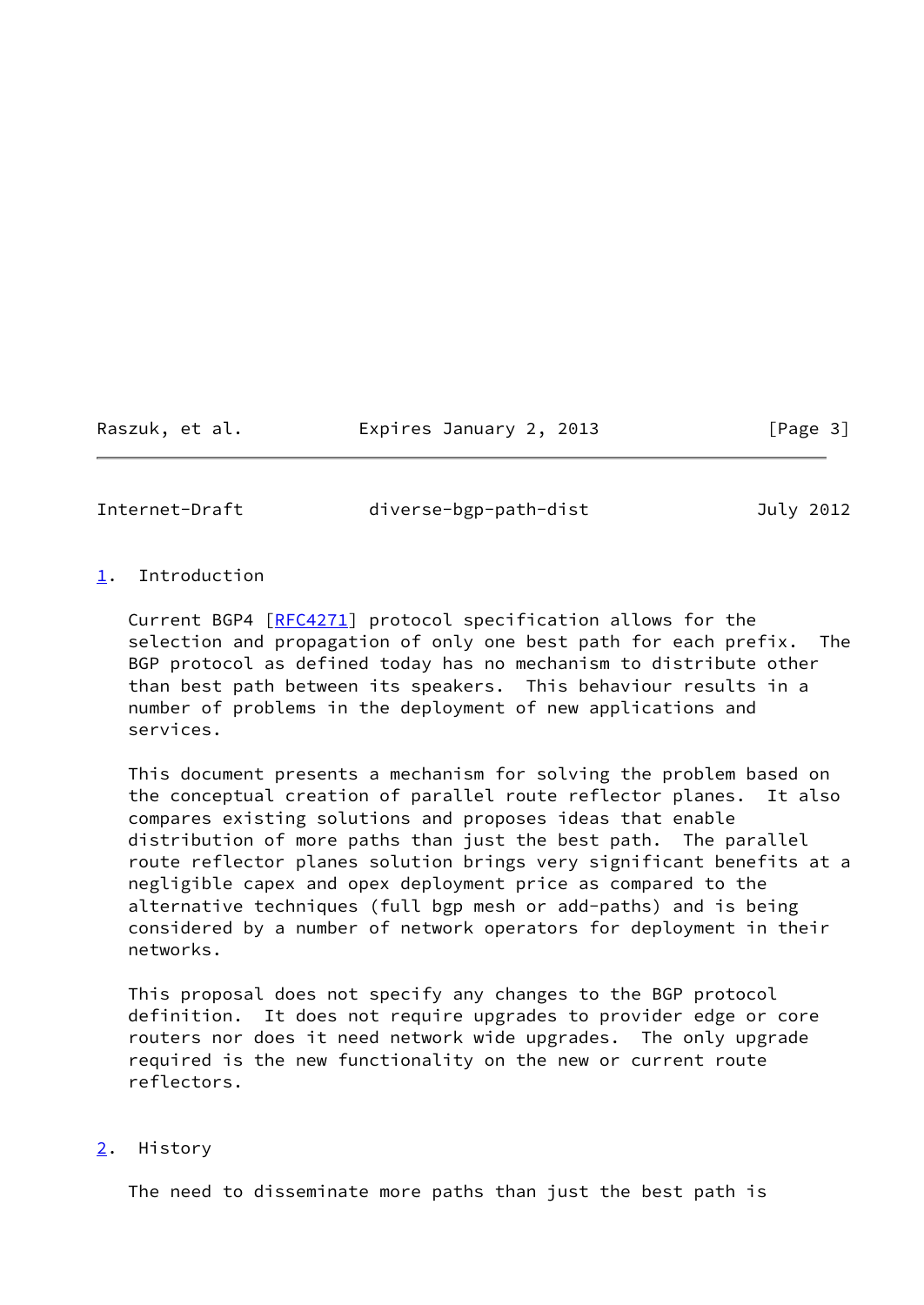primarily driven by three requirements. First is the problem of BGP oscillations [\[RFC3345](https://datatracker.ietf.org/doc/pdf/rfc3345)]. The second is the desire for faster reachability restoration in the event of network link or network element's failure. Third requirement is to enhance BGP load balancing capabilities. Those reasons have lead to the proposal of BGP add-paths [[I-D.ietf-idr-add-paths](#page-23-4)].

<span id="page-4-0"></span>[2.1](#page-4-0). BGP Add-Paths Proposal

 As it has been proven that distribution of only the best path of a route is not sufficient to meet the needs of continuously growing number of services carried over BGP, the add-paths proposal was submitted in 2002 to enable BGP to distribute more than one path. This is achieved by including as a part of the NLRI an additional four octet value called the Path Identifier.

 The implication of this change on a BGP implementation is that it must now maintain per path, instead of per prefix, peer advertisement state to track to which of the peers given path was advertised to.

| Raszuk, et al. | Expires January 2, 2013 | [Page 4] |
|----------------|-------------------------|----------|
|                |                         |          |

Internet-Draft diverse-bgp-path-dist July 2012

This new requirement comes with its own memory and processing cost.

 An important observation is that distribution of more than one best path by Autonomous System Border Routers (ASBRs) with multiple EBGP peers attached to it where no "next hop self" is set may result in bestpath selection inconsistency within the autonomous system. Therefore it is also required to attach in the form of a new attribute the possible tie breakers and propagate those within the domain. The example of such attribute for the purpose of fast connectivity restoration to address that very case of ASBR injecting multiple external paths into the IBGP mesh has been presented and discussed in Fast Connectivity Restoration Using BGP Add-paths [\[I-D.ietf-idr-add-paths](#page-23-4)] document. Based on the additionally propagated information also best path selection is recommended to be modified to make sure that best and backup path selection within the domain stays consistent. More discussion on this particular point will be contained in the deployment considerations section below. In the proposed solution in this document we observe that in order to address most of the applications just use of best external advertisement is required. For ASBRs which are peering to multiple upstream domains setting "next hop self" is recommended.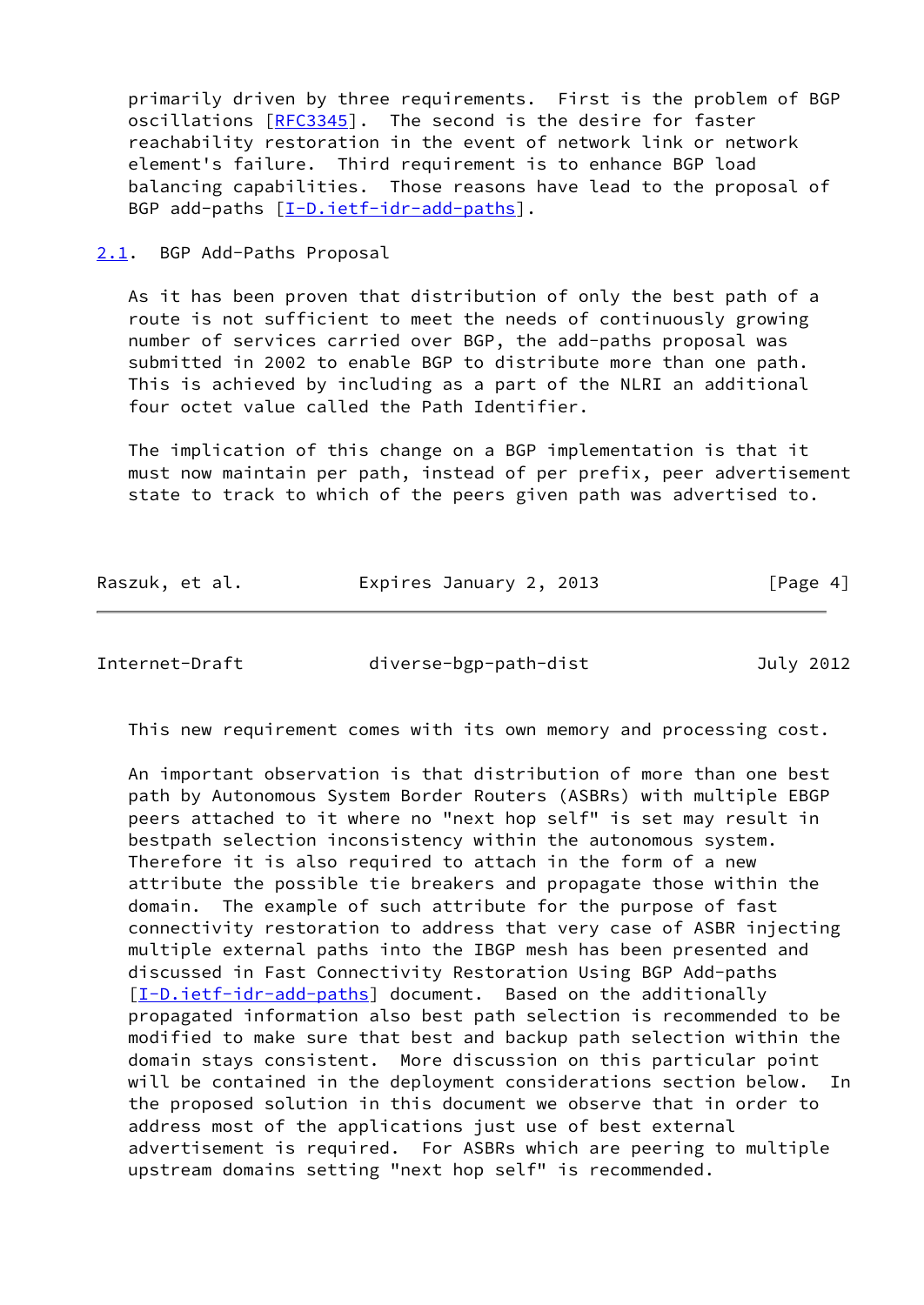The add paths protocol extensions have to be implemented by all the routers within an Autonomous System (AS) in order for the system to work correctly. It remains quite a research topic to analyze benefits or risk associated with partial add-paths deployments. The risk becomes even greater in networks not using some form of edge to edge encapsulation.

 The required code modifications can offer the foundation for enhancements such as the Fast Connectivity Restoration Using BGP Add path  $[I-D.pmohapat-idr-fast-conn-restore]$ . The deployment of such technology in an entire service provider network requires software and perhaps sometimes in the cases of End-of-Engineering or End-of- Life equipment even hardware upgrades. Such operation may or may not be economically feasible. Even if add-path functionality was available today on all commercial routing equipment and across all vendors, experience indicates that to achieve 100% deployment coverage within any medium or large global network may easily take years.

 While it needs to be clearly acknowledged that the add-path mechanism provides the most general way to address the problem of distributing many paths between BGP speakers, this document provides a much easier to deploy solution that requires no modification to the BGP protocol where only a few additional paths may be required. The alternative method presented is capable of addressing critical service provider requirements for disseminating more than a single path across an AS

| Expires January 2, 2013<br>Raszuk, et al. | [Page 5] |
|-------------------------------------------|----------|
|-------------------------------------------|----------|

<span id="page-5-1"></span>

| Internet-Draft | diverse-bgp-path-dist | July 2012 |
|----------------|-----------------------|-----------|
|                |                       |           |

 with a significantly lower deployment cost. That in the light of number of general network scaling concerns documented in [RFC4984](https://datatracker.ietf.org/doc/pdf/rfc4984) [\[RFC4271](https://datatracker.ietf.org/doc/pdf/rfc4271)] "Report from the IAB Workshop on Routing and Addressing" may provide a significant advantage.

# <span id="page-5-0"></span>[3](#page-5-0). Goals

 The proposal described in this document is not intended to compete with add-paths. It provides an interim solution until the standardization and implementation of add-paths and until support for that function can be deployed across the network.

 It is presented to network operators as a possible choice and provides those operators who need additional paths today an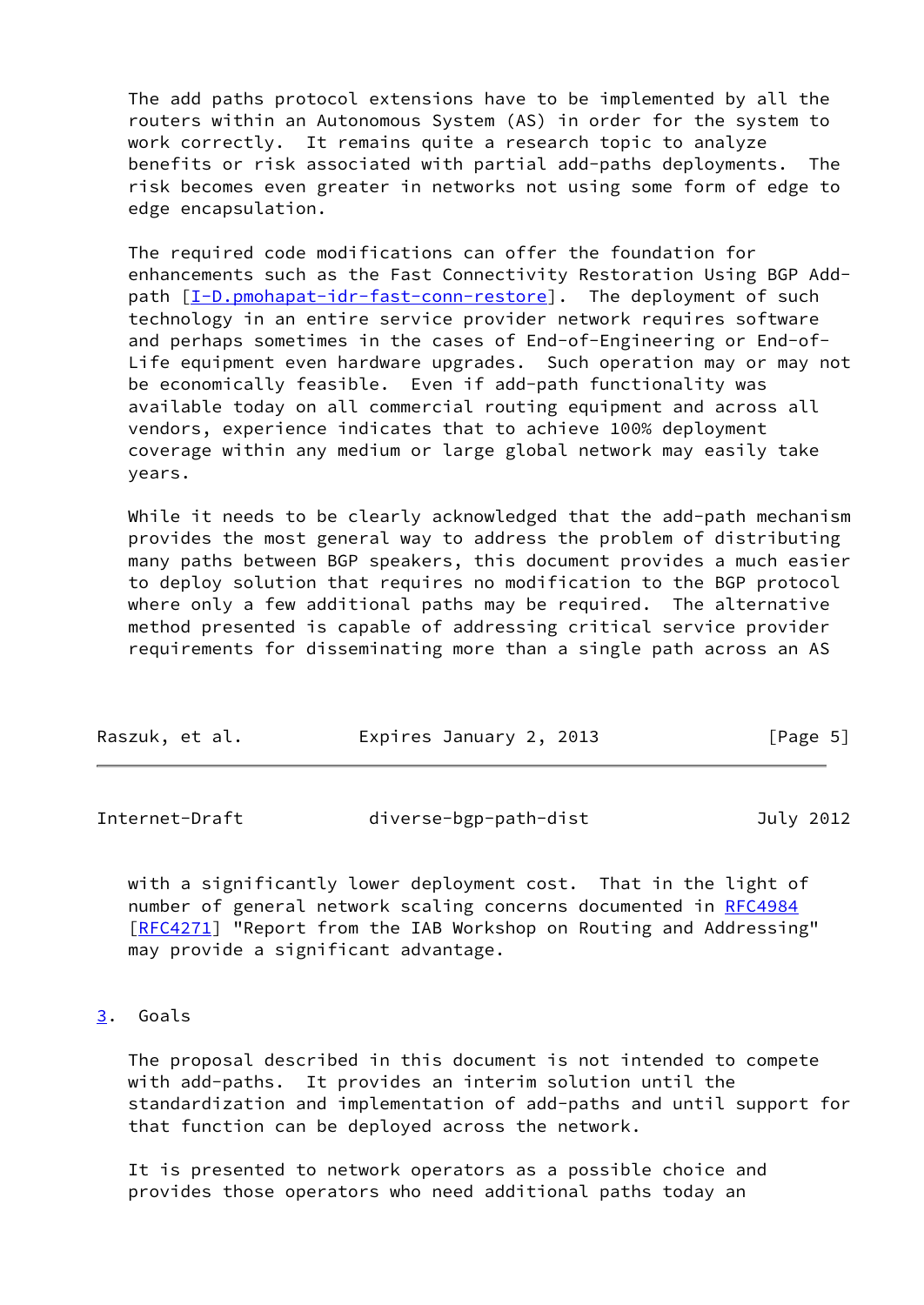alternative from the need to transition to a full mesh. The Nth best path describes a set of N paths with different BGP next hops with no implication of ordering or preference among said N paths.

 It is intended as a way to buy more time allowing for a smoother and gradual migration where router upgrades will be required for perhaps different reasons. It will also allow the time required where standard RP/RE memory size can easily accommodate the associated overhead with other techniques without any compromises.

<span id="page-6-0"></span>[4](#page-6-0). Multi plane route reflection

 The idea contained in the proposal assumes the use of route reflection within the network.

| Raszuk, et al. | Expires January 2, 2013 | [Page 6] |
|----------------|-------------------------|----------|
|                |                         |          |

Internet-Draft diverse-bgp-path-dist July 2012

Let's observe today's picture of simple route reflected domain:

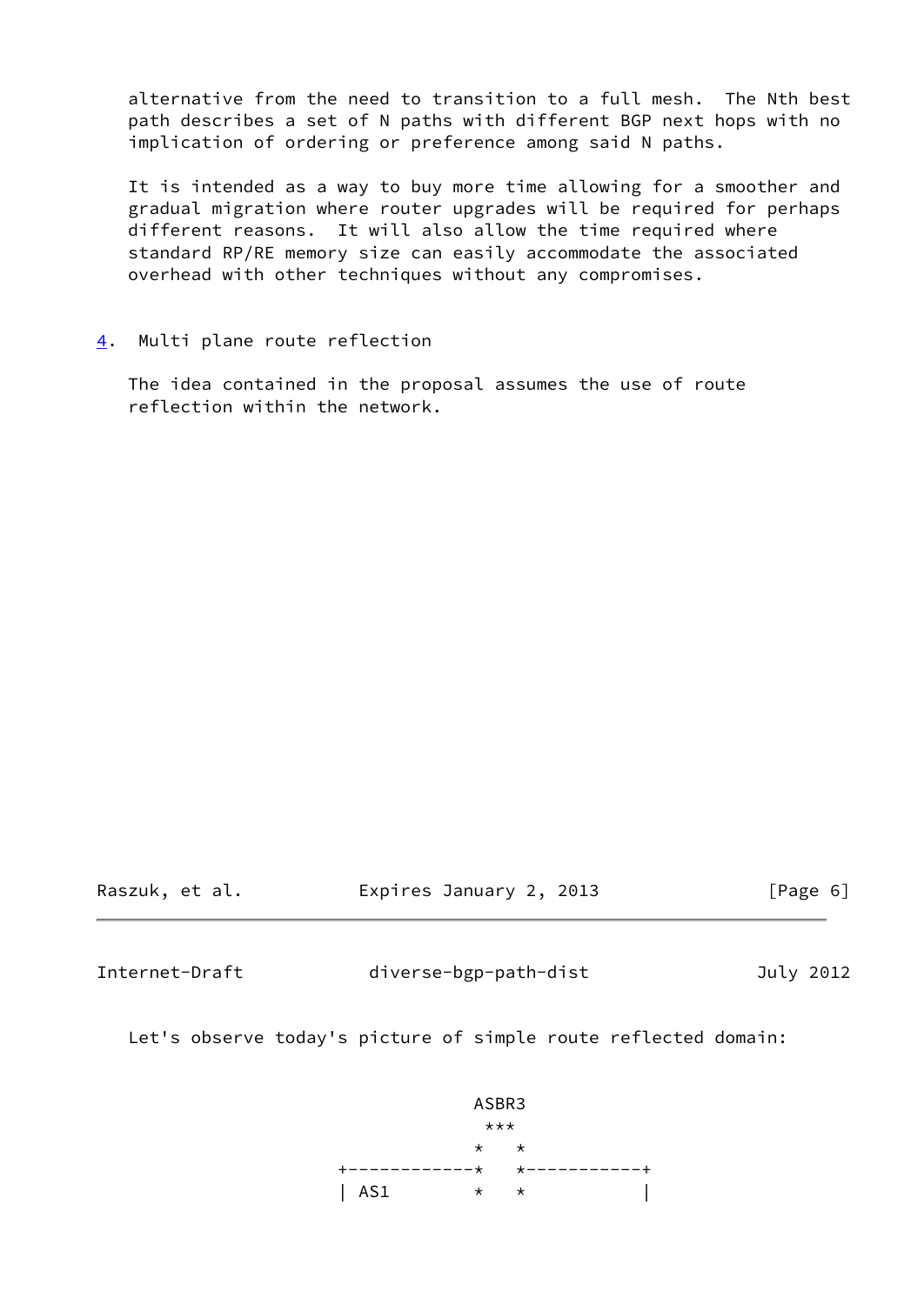

Figure1: Simple route reflection

Abbreviations used: RR - Route Reflector, P - Core router.

 Figure 1 shows an AS that is connected via EBGP peering at ASBR1 and ASBR2 to an upstream AS or set of ASes. For a given destination "D" ASBR1 and ASBR2 may have an external path P1 and P2 respectively. The AS network uses two route reflectors RR1 and RR2 for redundancy reasons. The route reflectors propagate the single BGP best path for each route to all clients. All ASBRs are clients of RR1 and RR2.

 Below are the possible cases of the path information that ASBR3 may receive from route reflectors RR1 and RR2:

 1. When best path tie breaker is the IGP distance: When paths P1 and P2 are considered to be equally good best path candidates the selection will depend on the distance of the path next-hops from the route reflector making the decision. Depending on the positioning of the route reflectors in the IGP topology they may

| Raszuk, et al. | Expires January 2, 2013 | [Page 7] |
|----------------|-------------------------|----------|
|----------------|-------------------------|----------|

Internet-Draft diverse-bgp-path-dist July 2012

choose the same best path or a different one. In such a case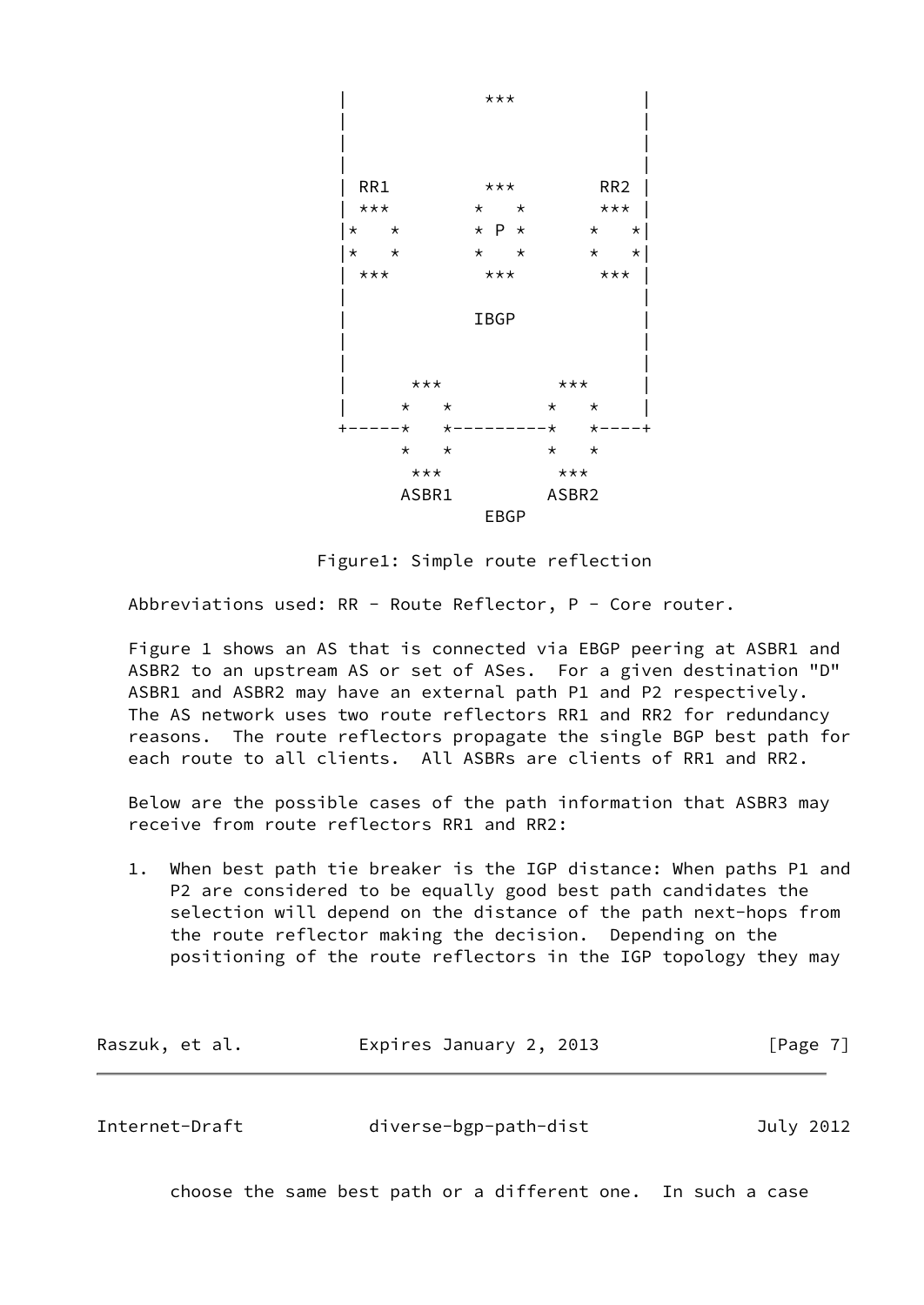ASBR3 may receive either the same path or different paths from each of the route reflectors.

 2. When best path tie breaker is Multi-Exit-Discriminator or Local Preference: In this case only one path from preferred exit point ASBR will be available to RRs since the other peering ASBR will consider the IBGP path as best and will not announce (or if already announced will withdraw) its own external path. The exception here is the use of BGP Best-External proposal which will allow stated ASBR to still propagate to the RRs its own external path. Unfortunately RRs will not be able to distribute it any further to other clients as only the overall best path will be reflected.

 There is no requirement of path ordering. The "Nth best path" really describes set of N paths with different bgp next hops.

 The proposed solution is based on the use of additional route reflectors or new functionality enabled on the existing route reflectors that instead of distributing the best path for each route will distribute an alternative path other than best. The best path (main) reflector plane distributes the best path for each route as it does today. The second plane distributes the second best path for each route and so on. Distribution of N paths for each route can be achieved by using N reflector planes.

 As diverse-path functionality may be enabled on a per peer basis one of the deployment model can be realized to continue advertisement of overall best path from both route reflectors while in addition new session can be provisioned to get additional path. That will allow the non interrupted use of best path even if one of the RRs goes down provided that the overall best path is still a valid one.

 Each plane of route reflectors is a logical entity and may or may not be co-located with the existing best path route reflectors. Adding a route reflector plane to a network may be as easy as enabling a logical router partition, new BGP process or just a new configuration knob on an existing route reflector and configuring an additional IBGP session from the current clients if required. There are no code changes required on the route reflector clients for this mechanism to work. It is easy to observe that the installation of one or more additional route reflector control planes is much cheaper and an easier than the need of upgrading 100s of route reflector clients in the entire network to support different bgp protocol encoding.

 Diverse path route reflectors need the new ability to calculate and propagate the Nth best path instead of the overall best path. An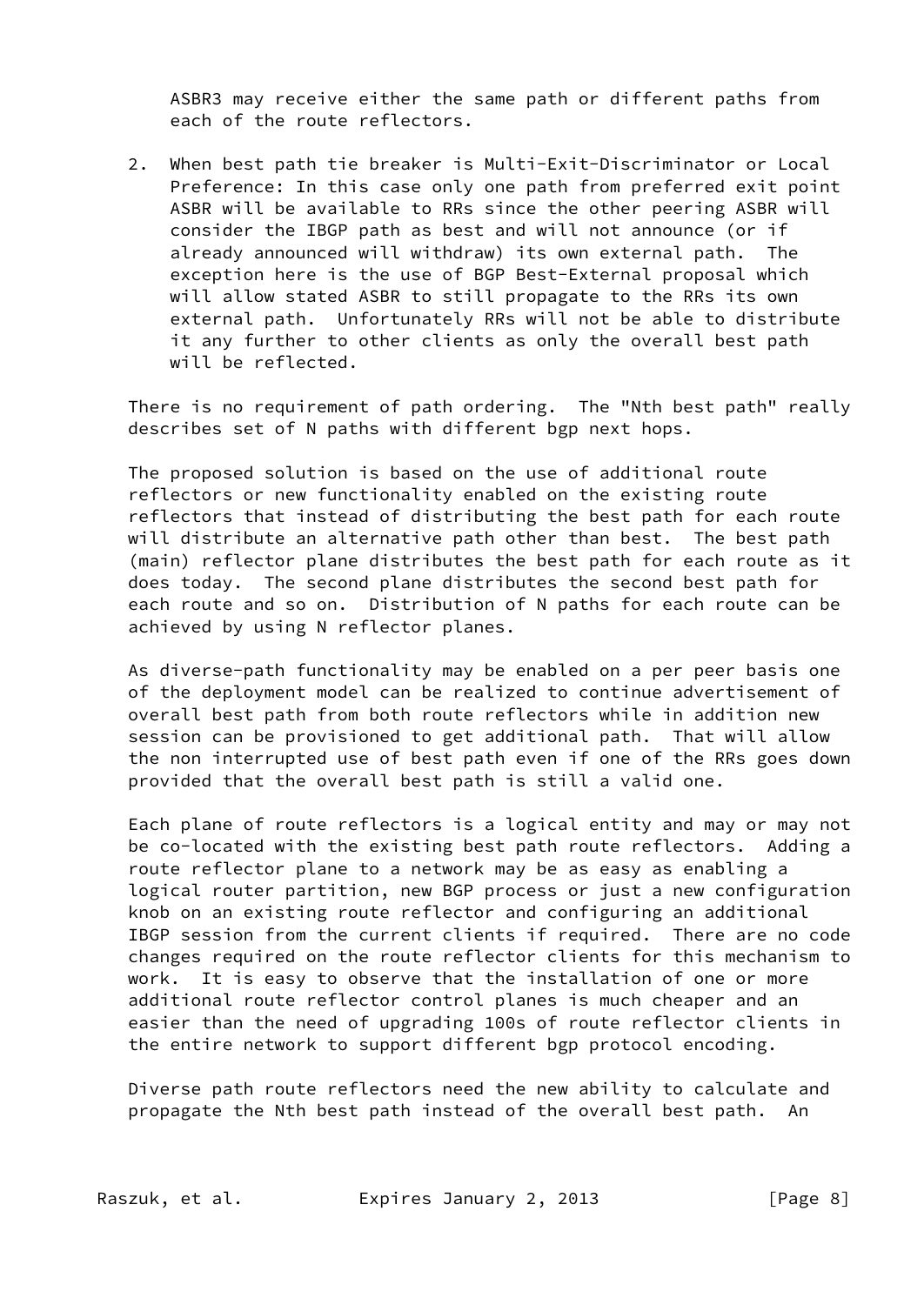<span id="page-9-1"></span> implementation is encouraged to enable this new functionality on a per neighbor basis.

 While this is an implementation detail, the code to calculate Nth best path is also required by other BGP solutions. For example in the application of fast connectivity restoration BGP must calculate a backup path for installation into the RIB and FIB ahead of the actual failure.

 To address the problem of external paths not being available to route reflectors due to local preference or MED factors it is recommended that ASBRs enable the best-external functionality in order to always inject their external paths to the route reflectors.

#### <span id="page-9-0"></span>[4.1](#page-9-0). Co-located best and backup path RRs

 To simplify the description let's assume that we only use two route reflector planes (N=2). When co-located the additional 2nd best path reflectors are connected to the network at the same points from the perspective of the IGP as the existing best path RRs. Let's also assume that best-external is enabled on all ASBRs.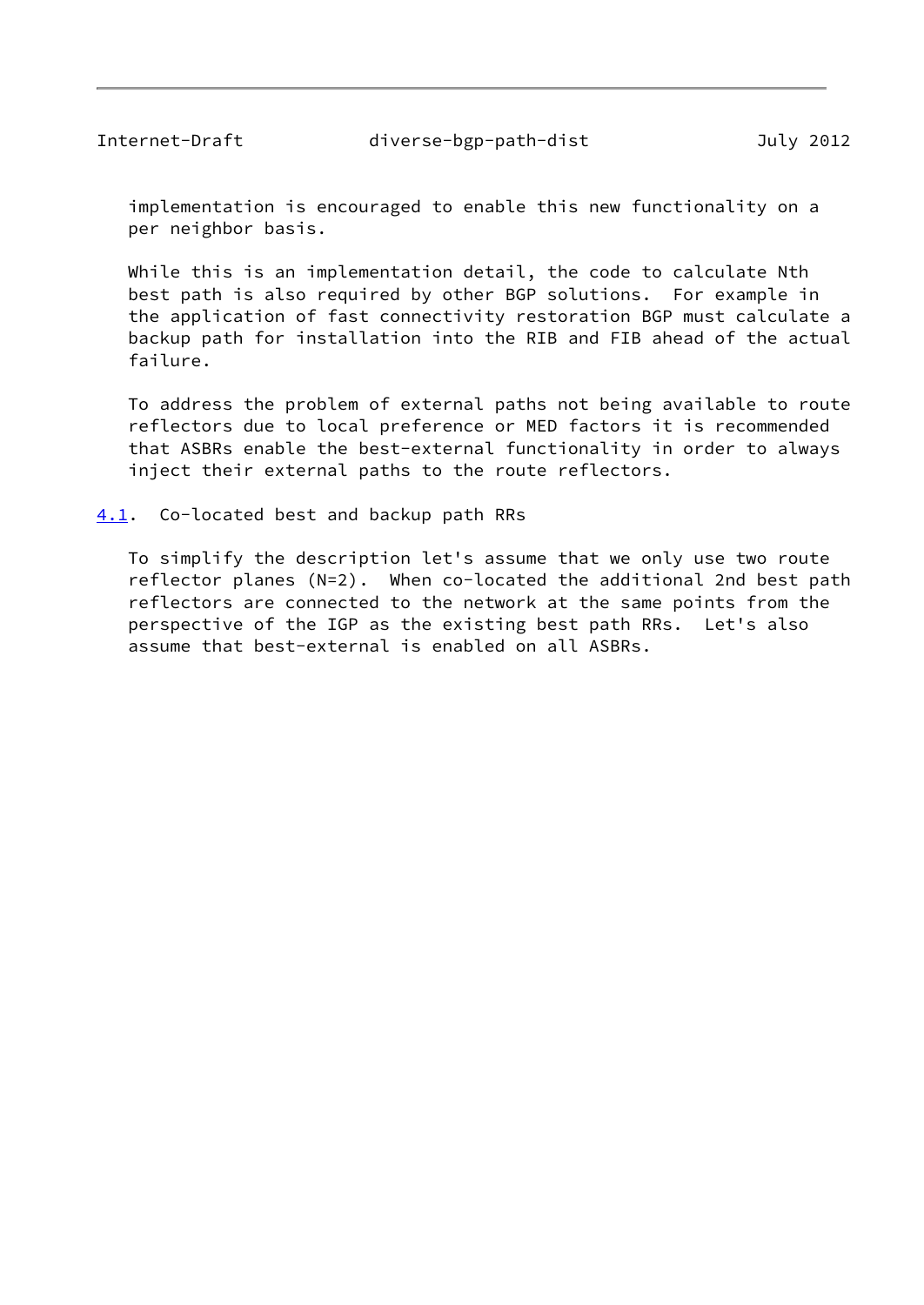Internet-Draft diverse-bgp-path-dist July 2012





Figure2: Co-located 2nd best RR plane

 The following is a list of configuration changes required to enable the 2nd best path route reflector plane:

- 1. Unless same RR1/RR2 platform is being used adding RR1' and RR2' either as logical or physical new control plane RRs in the same IGP points as RR1 and RR2 respectively.
- 2. Enabling best-external on ASBRs
- 3. Enabling RR1' and RR2' for 2nd plane route reflection.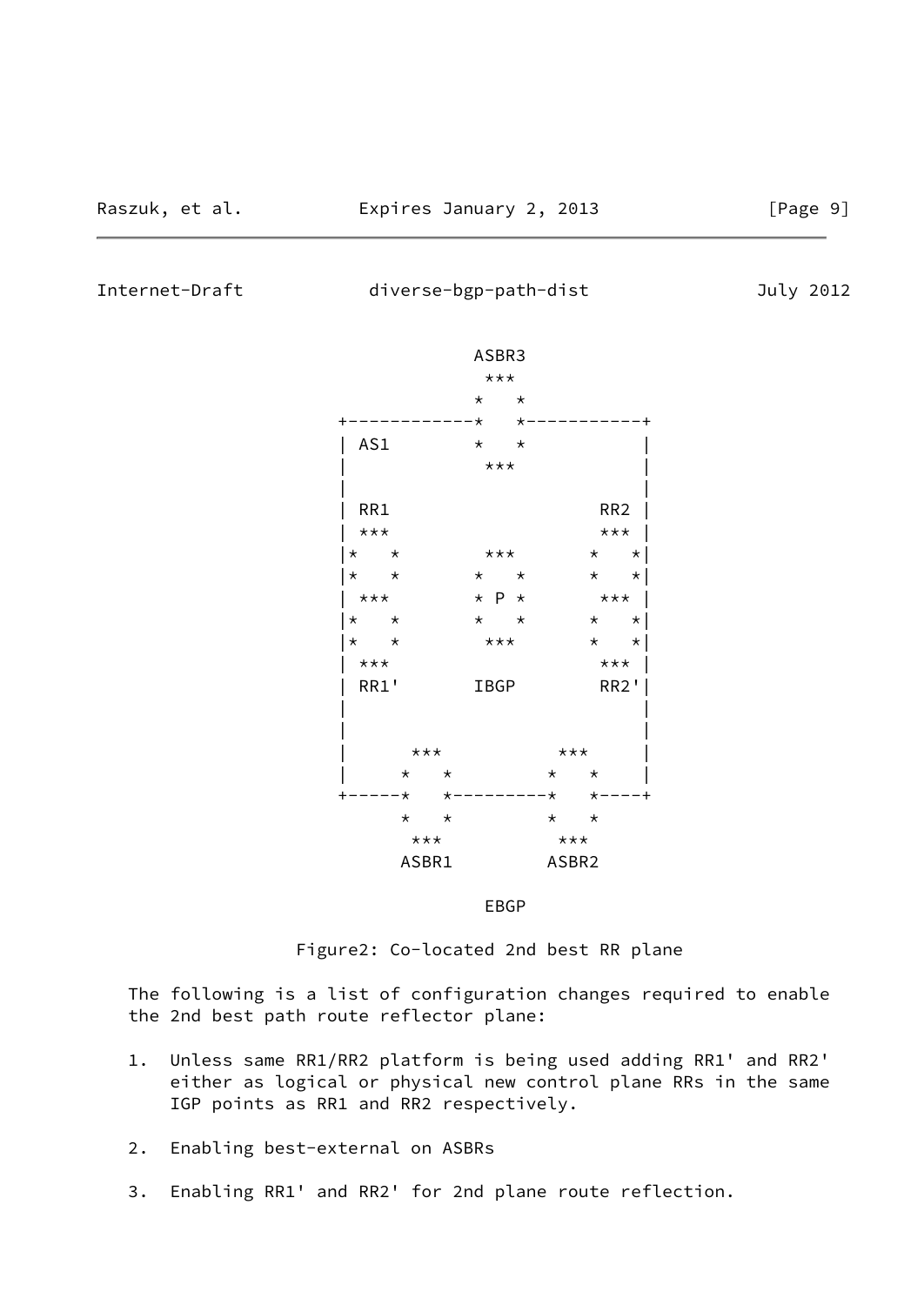Alternatively instructing existing RR1 and RR2 to calculate also 2nd best path.

 4. Unless one of the existing RRs is turned to advertise only diverse path to its current clients configuring new ASBRs-RR' IBGP sessions

 The expected behaviour is that under any BGP condition the ASBR3 and P routers will receive both paths P1 and P2 for destination D. The

| Raszuk, et al. | Expires January 2, 2013 | [Page 10] |
|----------------|-------------------------|-----------|
|----------------|-------------------------|-----------|

<span id="page-11-1"></span>Internet-Draft diverse-bgp-path-dist July 2012

 availability of both paths will allow them to implement a number of new services as listed in the applications section below.

 As an alternative to fully meshing all RRs and RRs' an operator who has a large number of reflectors deployed today may choose to peer newly introduced RRs' to a hierarchical RR' which would be an IBGP interconnect point within the 2nd plane as well as between planes.

 One of the deployment model of this scenario can be achieved by simple upgrade of the existing route reflectors without the need to deploy any new logical or physical platforms. Such upgrade would allow route reflectors to service both upgraded to add-paths peers as well as those peers which can not be immediately upgraded while in the same time allowing to distribute more than single best path. The obvious protocol benefit of using existing RRs to distribute towards their clients best and diverse bgp paths over different IBGP session is the automatic assurance that such client would always get different paths with their next hop being different.

 The way to accomplish this would be to create a separate IBGP session for each N-th BGP path. Such session should be preferably terminated at a different loopback address of the route reflector. At the BGP OPEN stage of each such session a different bgp\_router\_id may be used. Correspondingly route reflector should also allow its clients to use the same bgp\_router\_id on each such session.

<span id="page-11-0"></span>[4.2](#page-11-0). Randomly located best and backup path RRs

 Now let's consider a deployment case where an operator wishes to enable a 2nd RR' plane using only a single additional router in a different network location to his current route reflectors. This model would be of particular use in networks where some form of end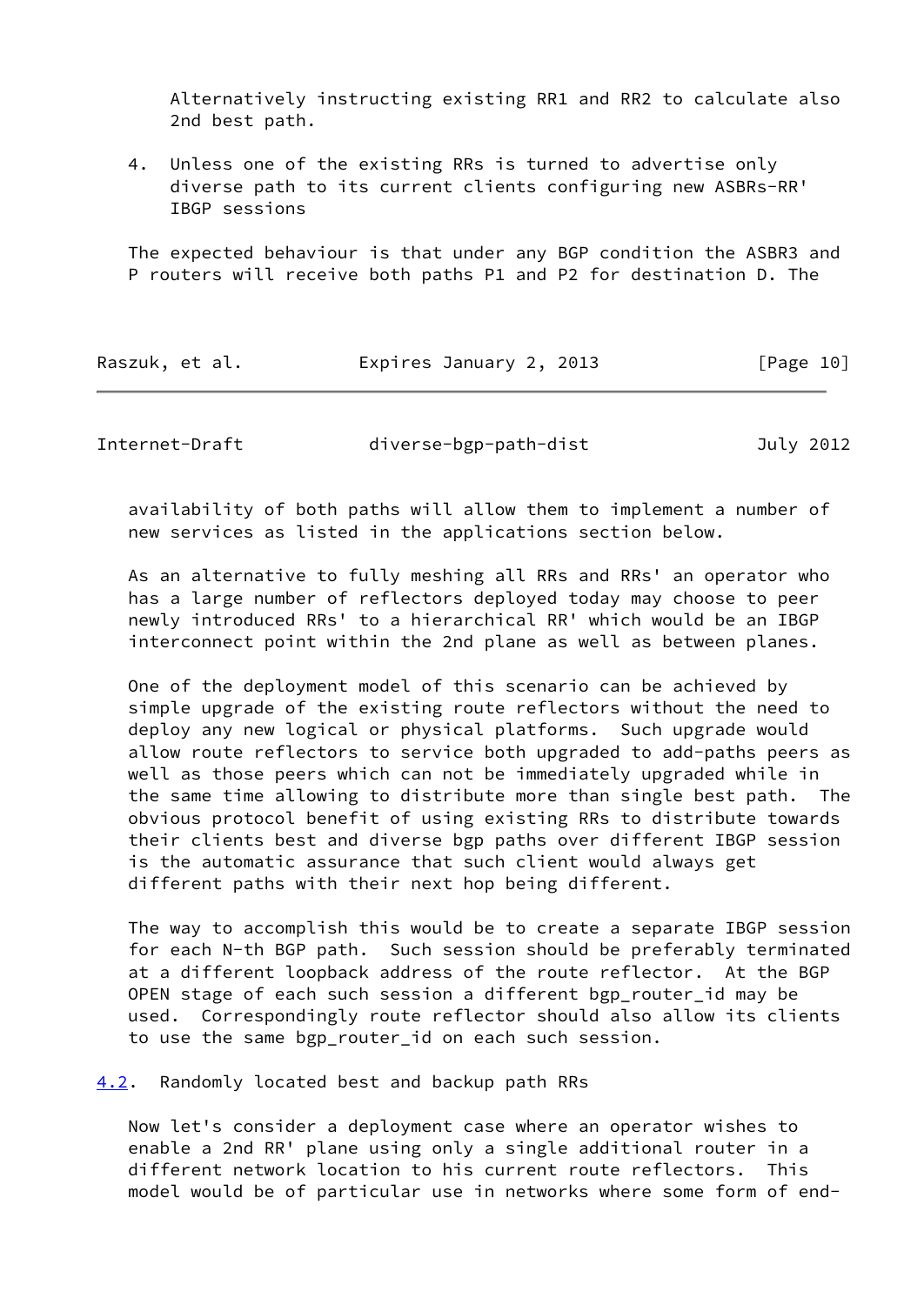to-end encapsulation (IP or MPLS) is enabled between provider edge routers.

 Note that this model of operation assumes that the present best path route reflectors are only control plane devices. If the route reflector is in the data forwarding path then the implementation must be able to clearly separate the Nth best-path selection from the selection of the paths to be used for data forwarding. The basic premise of this mode of deployment assumes that all reflector planes have the same information to choose from which includes the same set of BGP paths. It also requires the ability to ignore the step of comparison of the IGP metric to reach the bgp next hop during best path calculation.

| Raszuk, et al. |                    | Expires January 2, 2013                 |                    | [Page 11] |
|----------------|--------------------|-----------------------------------------|--------------------|-----------|
| Internet-Draft |                    | diverse-bgp-path-dist                   |                    | July 2012 |
|                |                    | ASBR3<br>$***$                          |                    |           |
|                |                    | $\star$<br>$\star$<br>– ★<br>$^\star$   |                    |           |
|                | AS1<br>IBGP        | $\star$ $\star$<br>$***$                |                    |           |
|                |                    | $***$                                   |                    |           |
|                |                    | $\star$ $\star$                         |                    |           |
|                | RR1                | $\star$ P $\star$                       | RR <sub>2</sub>    |           |
|                | $***$              | $\star$ $\star$ $\star$ $\star$ $\star$ |                    |           |
|                | $\star$<br>$\star$ | $\star\star\star$                       | $\star$ $\star$    |           |
|                | $\star$<br>$\star$ |                                         | $\star$<br>$\star$ |           |
|                | $***$              | RR '                                    | $***$              |           |
|                |                    | $***$                                   |                    |           |
|                |                    | $\star$ $\star$                         |                    |           |
|                |                    | $\star$ $\star$                         |                    |           |
|                |                    | $***$                                   |                    |           |
|                | $***$              |                                         | $***$              |           |
|                | $\star$            | $\star$                                 | $\star$<br>$\star$ |           |

ASBR1 ASBR2

 \* \* \* \*  $\star\star\star$   $\star\star\star$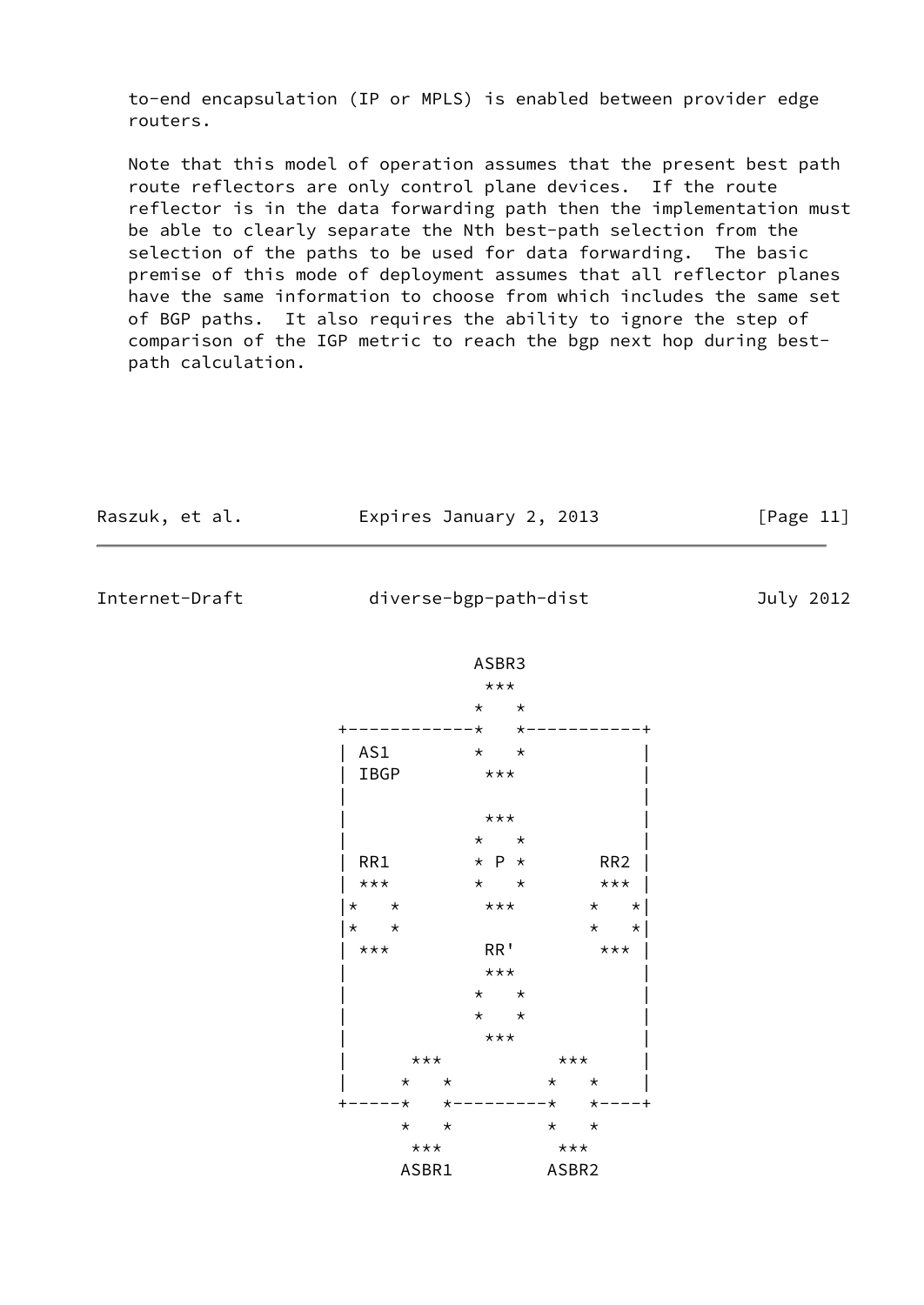## en de la construction de la construction de la construction de la construction de la construction de la constr

Figure3: Experimental deployment of 2nd best RR

 The following is a list of configuration changes required to enable the 2nd best path route reflector RR' as a single platform or to enable one of the existing control plane RRs for diverse-path functionality:

- 1. If needed adding RR' logical or physical as new route reflector anywhere in the network
- 2. Enabling best-external on ASBRs
- 3. Disabling IGP metric check in BGP best path on all route reflectors.
- 4. Enabling RR' or any of the existing RR for 2nd plane path calculation
- 5. If required fully meshing newly added RRs' with the all other reflectors in both planes. That condition does not apply if the

| Raszuk, et al. | Expires January 2, 2013 | [Page 12] |
|----------------|-------------------------|-----------|
|                |                         |           |

Internet-Draft diverse-bgp-path-dist July 2012

newly added RR'(s) already have peering to all ASBRs/PEs.

 6. Unless one of the existing RRs is turned to advertise only diverse path to its current clients configuring new ASBRs-RR' IBGP sessions

 In this scenario the operator has the flexibility to introduce the new additional route reflector functionality on any existing or new hardware in the network. Any of the existing routers that are not already members of the best path route reflector plane can be easily configured to serve the 2nd plane either via using a logical / virtual router partition or by having their bgp implementation compliant to this specification.

 Even if the IGP metric is not taken into consideration when comparing paths during the bestpath calculation, an implementation still has to consider paths with unreachable nexthops as invalid. It is worth pointing out that some implementations today already allow for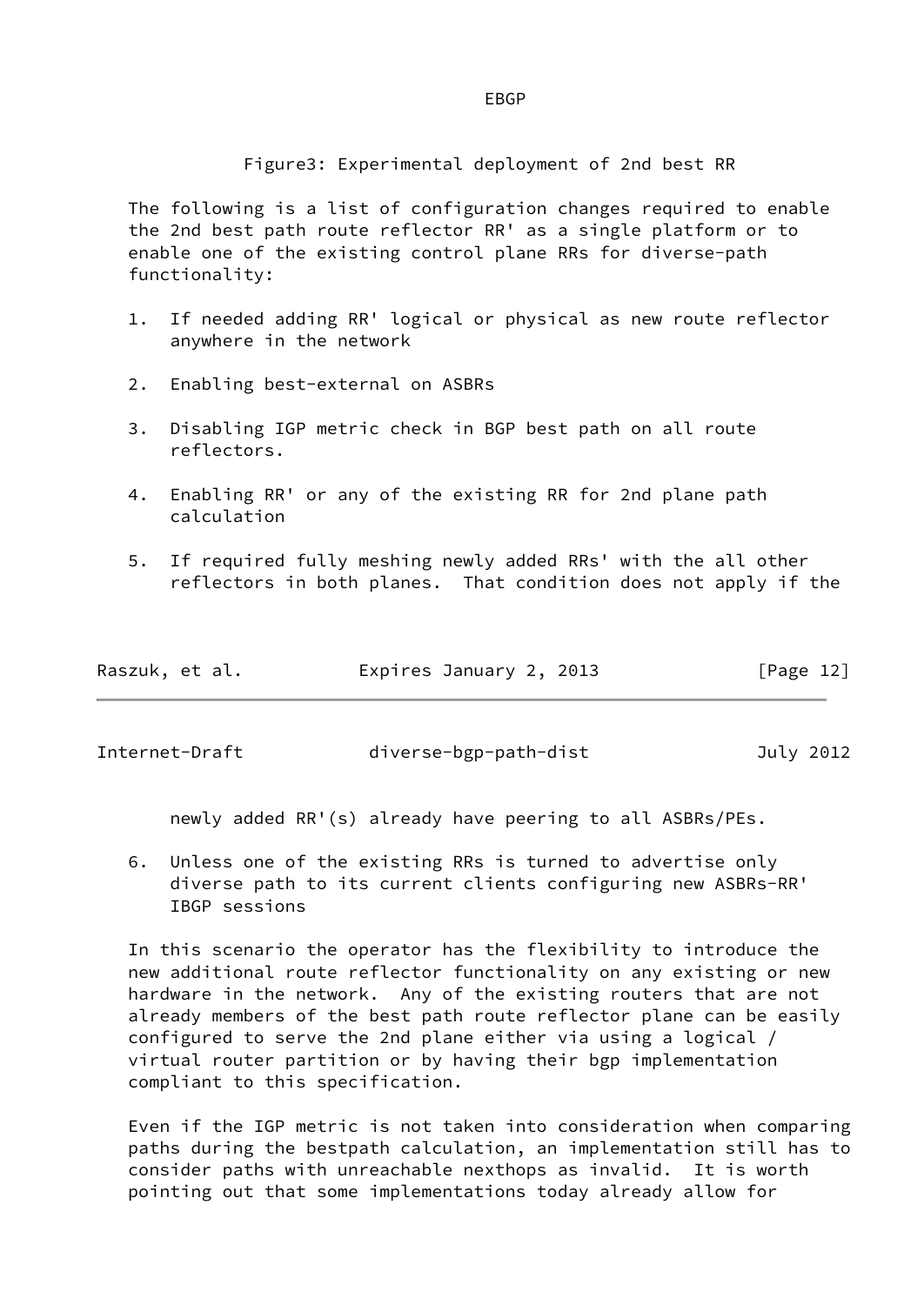configuration which results in no IGP metric comparison during the best path calculation.

 The additional planes of route reflectors do not need to be fully redundant as the primary one does. If we are preparing for a single network failure event, a failure of a non backed up N-th best-path route reflector would not result in an connectivity outage of the actual data plane. The reason is that this would at most affect the presence of a backup path (not an active one) on same parts of the network. If the operator chooses to create the N-th best path plane redundantly by installing not one, but two or more route reflectors serving each additional plane the additional robustness will be achieved.

 As a result of this solution ASBR3 and other ASBRs peering to RR' will be receiving the 2nd best path.

 Similarly to [section 4.1](#page-9-0) as an alternative to fully meshing all RRs & RRs' an operator who may have a large number of reflectors already deployed today may choose to peer newly introduced RRs' to a hierarchical RR' which would be an IBGP interconnect point between planes.

 It is recommended that an implementation will advertise overall best path over Nth diverse-path session if there is no other BGP path with different next hop present. That is equivalent to today's case where client is connected to more than one RR.

| Raszuk, et al. | Expires January 2, 2013 | [Page 13] |
|----------------|-------------------------|-----------|
|                |                         |           |

<span id="page-14-1"></span>Internet-Draft diverse-bgp-path-dist July 2012

<span id="page-14-0"></span>[4.3](#page-14-0). Multi plane route servers for Internet Exchanges

 Another group of devices where the proposed multi-plane architecture may be of particular applicability are EBGP route servers used at many of internet exchange points.

 In such cases 100s of ISPs are interconnected on a common LAN. Instead of having 100s of direct EBGP sessions on each exchange client, a single peering is created to the transparent route server. The route server can only propagate a single best path. Mandating the upgrade for 100s of different service providers in order to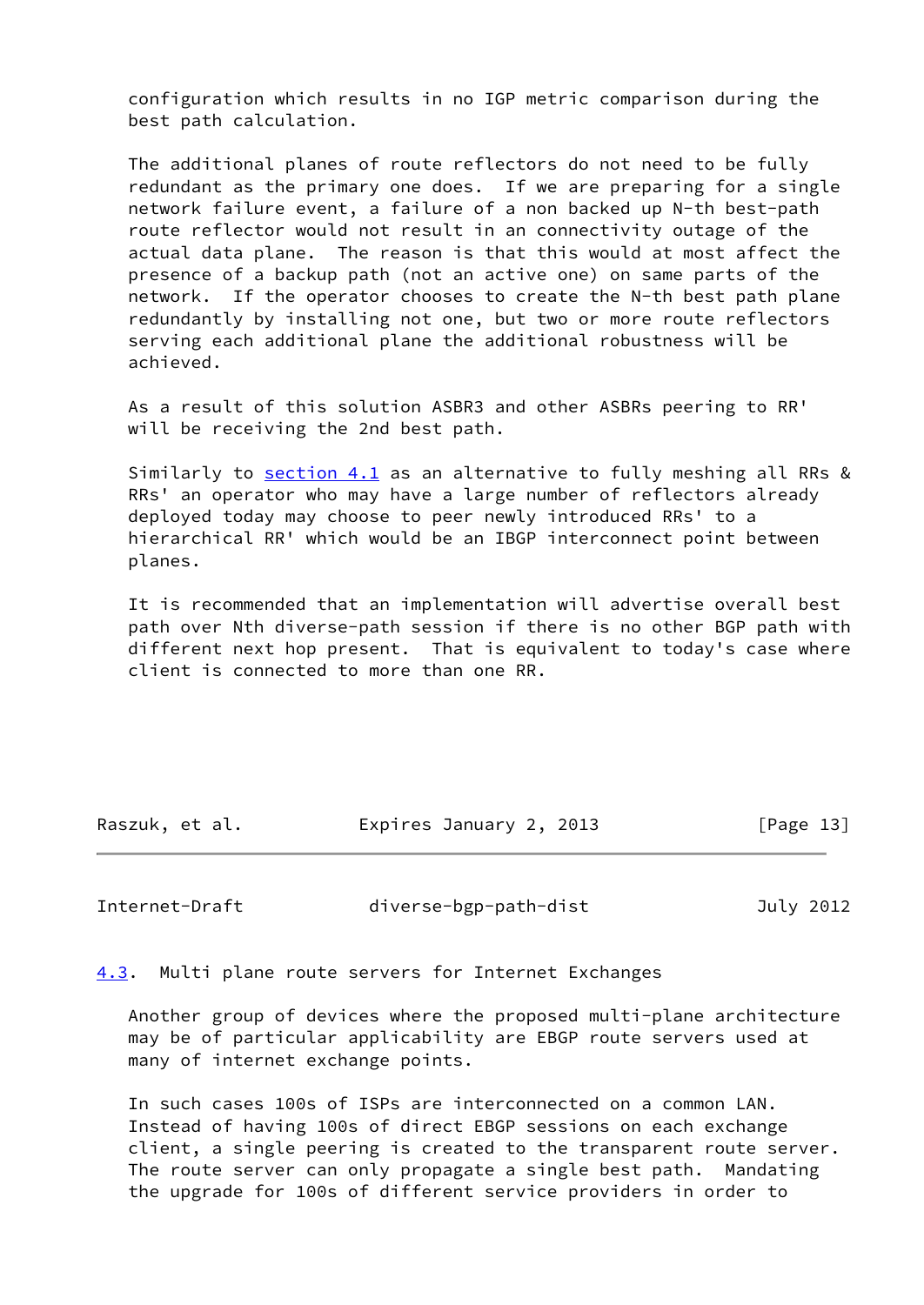implement add-path may be much more difficult as compared to asking them for provisioning one new EBGP session to an Nth best-path route server plane. That will allow to distribute more than the single best BGP path from a given route server to such Internet Exchange Point (IX) peer.

 The solution proposed in this document fits very well with the requirement of having broader EBGP path diversity among the members of any Internet Exchange Point.

<span id="page-15-0"></span>[5](#page-15-0). Discussion on current models of IBGP route distribution

In today's networks BGP4 operates as specified in [[RFC4271](https://datatracker.ietf.org/doc/pdf/rfc4271)]

 There are a number of technology choices for intra-AS BGP route distribution:

- 1. Full mesh
- 2. Confederations
- 3. Route reflectors

#### <span id="page-15-1"></span>[5.1](#page-15-1). Full Mesh

 A full mesh, the most basic iBGP architecture, exists when all the BGP speaking routers within the AS peer directly with all other BGP speaking routers within the AS, irrespective of where a given router resides within the AS (e.g., P router, PE router, etc..).

 While this is the simplest intra-domain path distribution method, historically there have been a number of challenges in realizing such an IBGP full mesh in a large scale network. While some of these challenges are no longer applicable today some may still apply, to include the following:

| Raszuk, et al. | Expires January 2, 2013 | [Page 14] |
|----------------|-------------------------|-----------|
|                |                         |           |

<span id="page-15-2"></span>

|  | Internet-Draft | diverse-bgp-path-dist | July 2012 |
|--|----------------|-----------------------|-----------|
|--|----------------|-----------------------|-----------|

 1. Number of TCP sessions: The number of IBGP sessions on a single router in a full mesh topology of a large scale service provider can easily reach 100s. While on hardware and software used in the late 70s, 80s and 90s such numbers could be of concern, today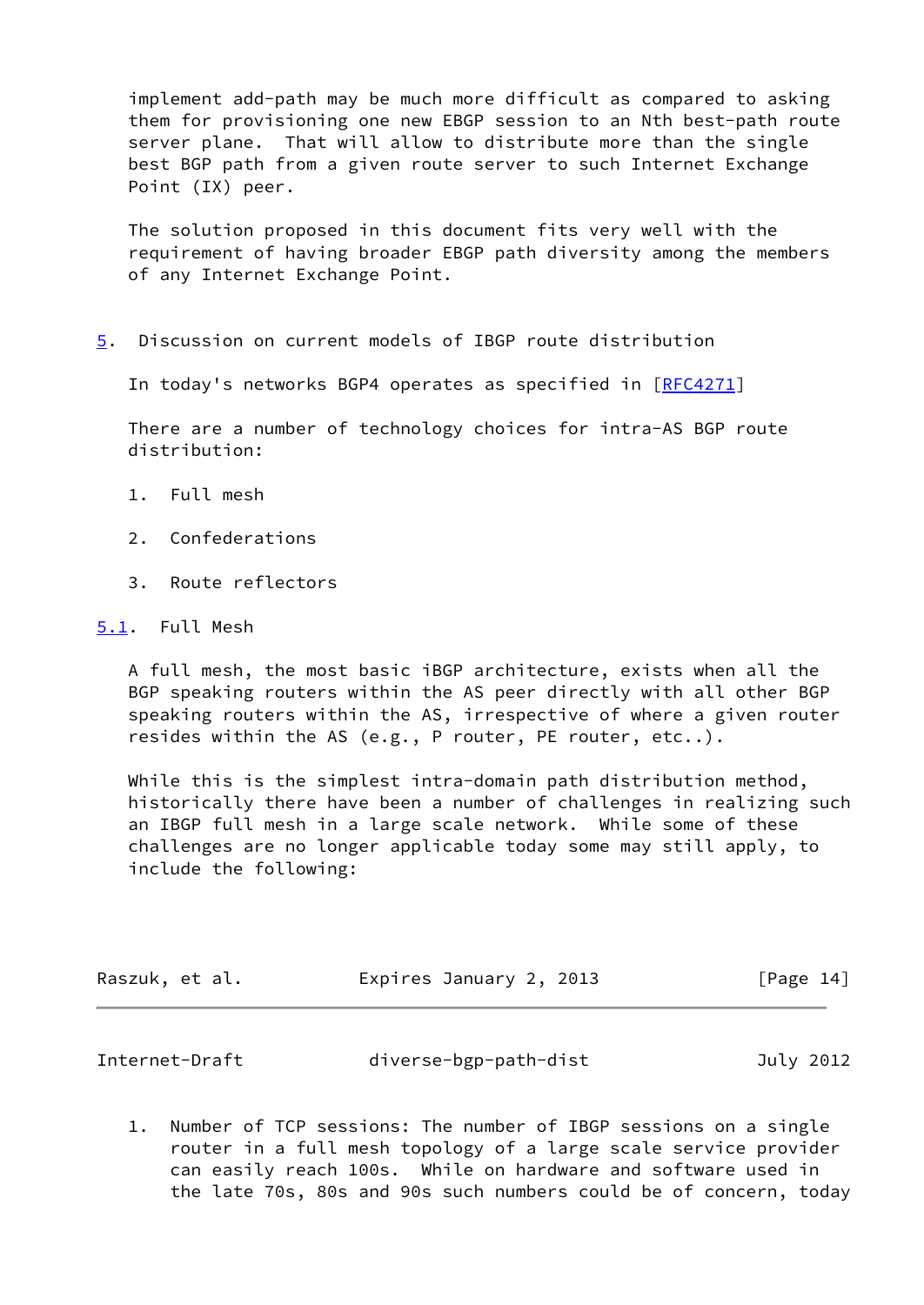customer requirements for the number of BGP sessions per box are reaching 1000s. This is already an order of magnitude more than the potential number of IBGP sessions. Advancement in hardware and software used in production routers mean that running a full mesh of IBGP sessions should not be dismissed due to the resulting number of TCP sessions alone.

- 2. Provisioning: When operating and troubleshooting large networks one of the top-most requirements is to keep the design as simple as possible. When the autonomous systems network is composed of hundreds of nodes it becomes very difficult to manually provision a full mesh of IBGP sessions. Adding or removing a router requires reconfiguration of all the other routers in the AS. While this is a real concern today there is already work in progress in the IETF to define IBGP peering automation through an IBGP Auto Discovery [\[I-D.raszuk-idr-ibgp-auto-mesh](#page-24-0)] mechanism.
- 3. Number of paths: Another concern when deploying a full IBGP mesh is the number of BGP paths for each route that have to be stored at every node. This number is very tightly related to the number of external peerings of an AS, the use of local preference or multi-exit-discriminator techniques and the presence of best- external [\[I-D.ietf-idr-best-external\]](#page-23-6) advertisement configuration. If we make a rough assumption that the BGP4 path data structure consumes about 80-100 bytes the resulting control plane memory requirement for 500,000 IPv4 routes with one additional external path is 38-48 MB while for 1 million IPv4 routes it grows linearly to 76-95 MB. It is not possible to reach a general conclusion if this condition is negligible or if it is a show stopper for a full mesh deployment without direct reference to a given network.

 To summarize, a full mesh IBGP peering can offer natural dissemination of multiple external paths among BGP speakers. When realized with the help of IBGP Auto Discovery peering automation this seems like a viable deployment especially in medium and small scale networks.

## <span id="page-16-0"></span>[5.2](#page-16-0). Confederations

 For the purpose of this document let's observe that confederations [\[RFC5065](https://datatracker.ietf.org/doc/pdf/rfc5065)] can be viewed as a hierarchical full mesh model.

Within each sub-AS BGP speakers are fully meshed and as discussed in

| Raszuk, et al. | Expires January 2, 2013 | [Page $15$ ] |
|----------------|-------------------------|--------------|
|----------------|-------------------------|--------------|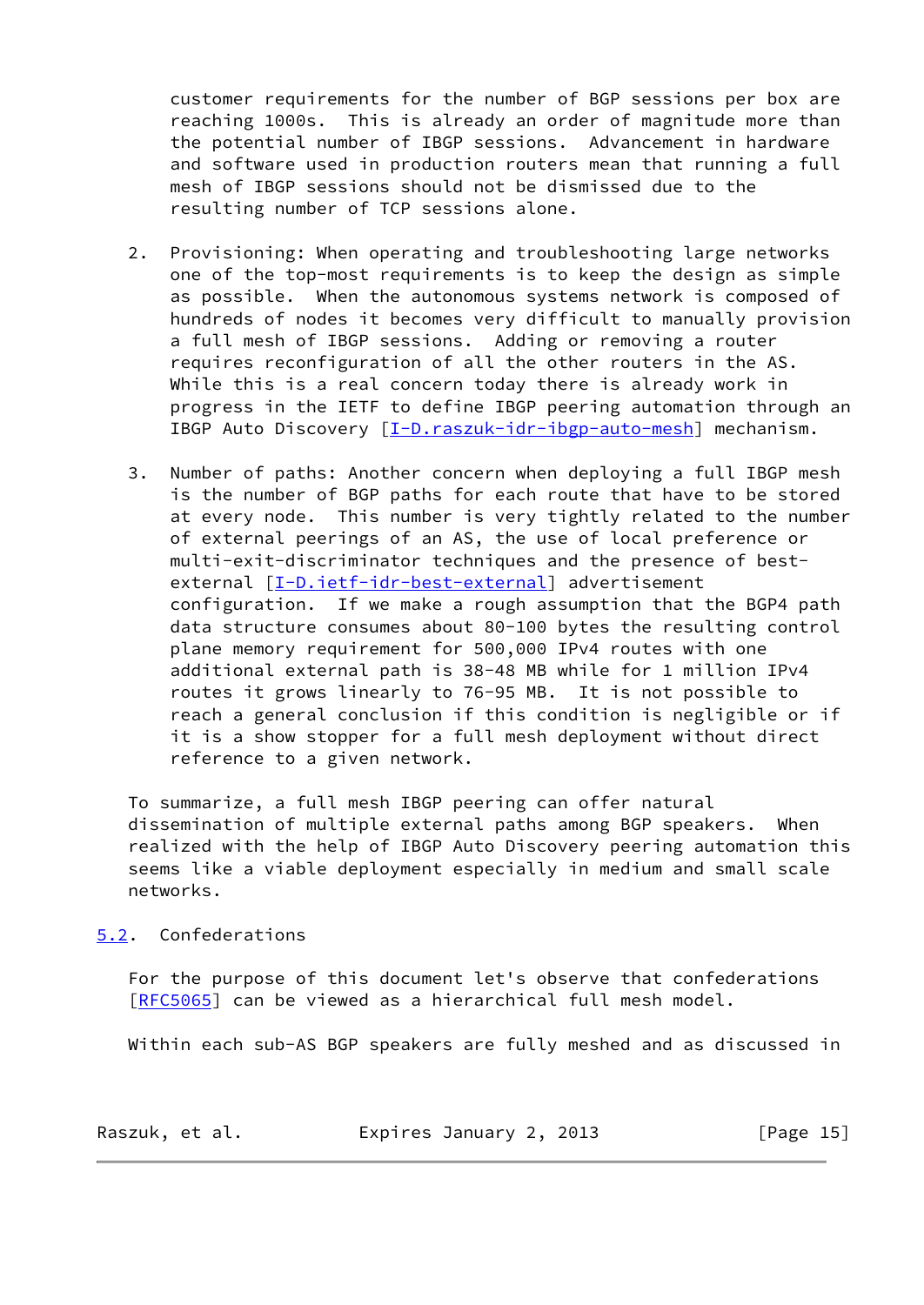<span id="page-17-1"></span>[section 2.1](#page-4-0) all full mesh characteristics (number of TCP sessions, provisioning and potential concern over number of paths still apply in the sub-AS scale).

 In addition to the direct peering of all BGP speakers within each sub-AS, all sub-AS border routers must also be fully meshed with each other. Sub-AS border routers configured with best-external functionality can inject additional exit paths within a sub-AS.

 To summarize, it is technically sound to use confederations with the combination of best-external to achieve distribution of more than a single best path per route in a large autonomous systems.

 In topologies where route reflectors are deployed within the confederation sub-ASes the technique describe here does apply.

## <span id="page-17-0"></span>[5.3](#page-17-0). Route reflectors

 The main motivation behind the use of route reflectors [\[RFC4456](https://datatracker.ietf.org/doc/pdf/rfc4456)] is the avoidance of the full mesh session management problem described above. Route reflectors, for good or for bad, are the most common solution today for interconnecting BGP speakers within an internal routing domain.

 Route reflector peerings follow the advertisement rules defined by the BGP4 protocol. As a result only a single best path per prefix is sent to client BGP peers. That is the main reason why many current networks are exposed to a phenomenon called BGP path starvation which essentially results in inability to deliver a number of applications discussed later.

 The route reflection equivalent when interconnecting BGP speakers between domains is popularly called the Route Server and is globally deployed today in many internet exchange points.

#### <span id="page-17-2"></span>[6](#page-17-2). Deployment considerations

 Distribution of diverse BGP paths proposal allows the dissemination of more paths than just the best-path to route reflector or route server clients of today's BGP4 implementations. As deployment recommendation it needs to be mentioned that fast connectivity restoration as well as majority of intra-domain BGP level load balancing needs can be accommodated with only two paths (overall best as well as second best). Therefor as deployment recommendation this document suggests use of N=2 with diverse-path.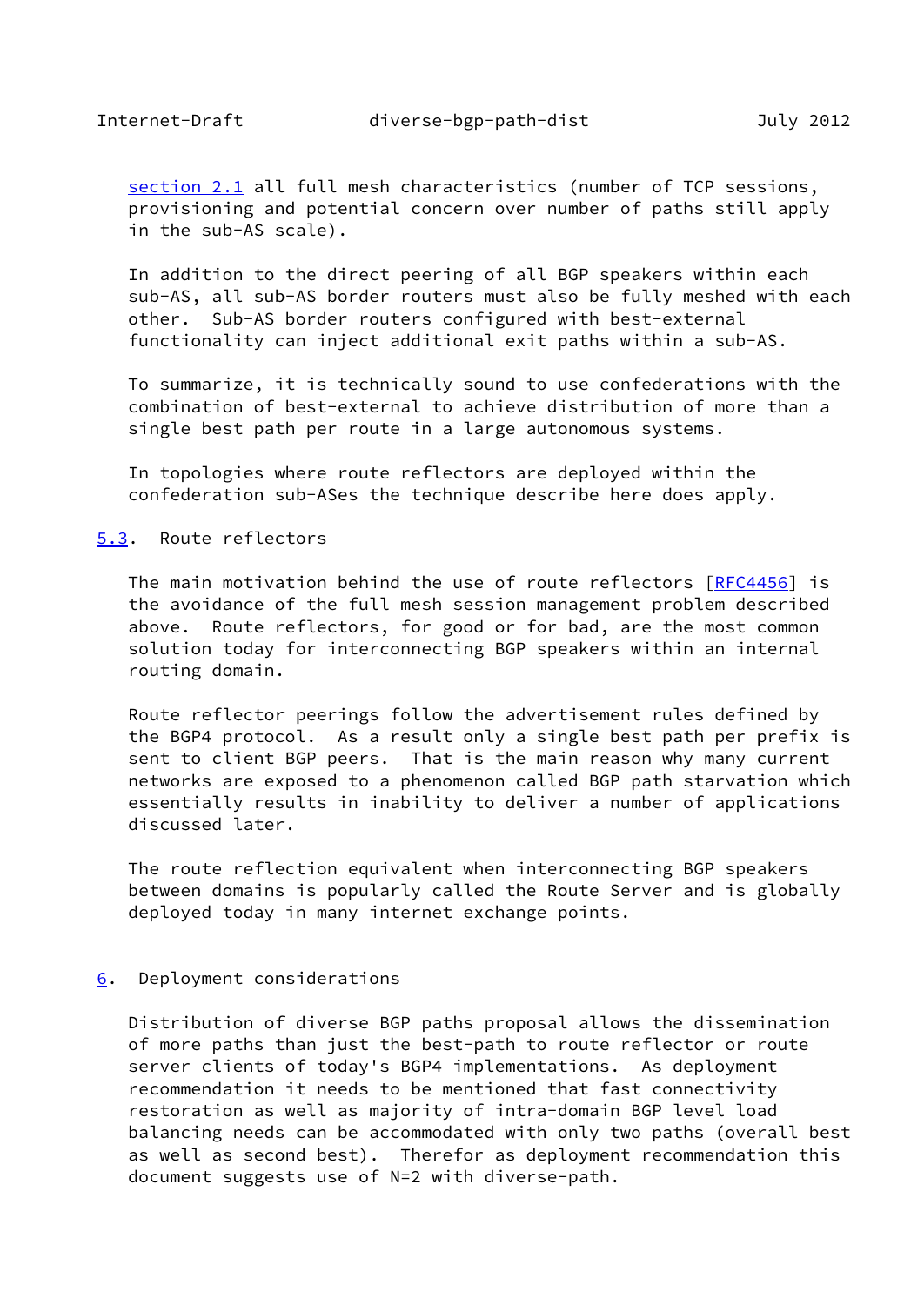From the client's point of view receiving additional paths via

Raszuk, et al. Expires January 2, 2013 [Page 16]

Internet-Draft diverse-bgp-path-dist July 2012

 separate IBGP sessions terminated at the new router reflector plane is functionally equivalent to constructing a full mesh peering without the problems that such a full mesh would come with set of problems as discussed in earlier section.

 By precisely defining the number of reflector planes, network operators have full control over the number of redundant paths in the network. This number can be defined to address the needs of the service(s) being deployed.

 The Nth plane route reflectors should be acting as control plane network entities. While they can be provisioned on the current production routers selected Nth best BGP paths should not be used directly in the date plane with the exception of such paths being BGP multipath eligible and such functionality is enabled. On RRs being in the data plane unless multipath is enabled 2nd best path is expected to be a backup path and should be installed as such into local RIB/FIB.

 The use of terminology of "planes" in this document is more of a conceptual nature. In practice all paths are still kept in the single table where normal best path is calculated. That means that tools like looking glass should not observe any changes nor impact when diverse-path has been enabled.

 The proposed architecture deployed along with the BGP best-external functionality covers all three cases where the classic BGP route reflection paradigm would fail to distribute alternate exit points paths.

- 1. ASBRs advertising their single best external paths with no local preference or multi-exit-discriminator present.
- 2. ASBRs advertising their single best external paths with local preference or multi-exit-discriminator present and with BGP best external functionality enabled.
- 3. ASBRs with multiple external paths.

This section focuses on discussion of the 3rd above case in more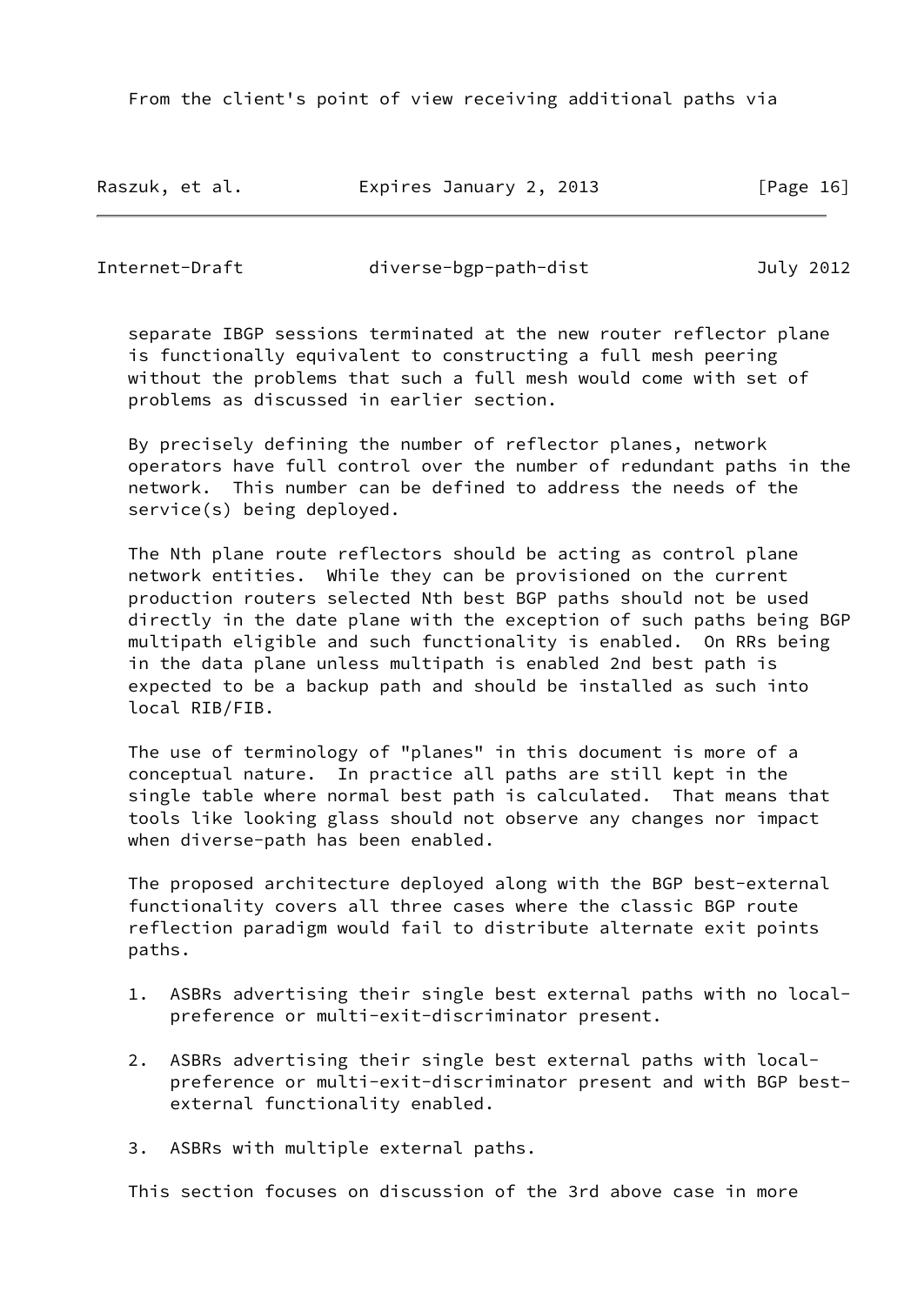detail. This describes the scenario of a single ASBR connected to multiple EBGP peers. In practice this peering scenario is quite common. It is mostly due to the geographic location of EBGP peers and the diversity of those peers (for example peering to multiple tier 1 ISPs etc...). It is not designed for failure recovery scenarios as single failure of the ASBR would simultaneously result in loss of connectivity to all of the peers. In most medium and large geographically distributed networks there is always another

| Raszuk, et al. | Expires January 2, 2013 | [Page 17] |
|----------------|-------------------------|-----------|
|----------------|-------------------------|-----------|

<span id="page-19-0"></span>Internet-Draft diverse-bgp-path-dist July 2012

 ASBR or multiple ASBRs providing peering backups, typically in other geographically diverse locations in the network.

 When an operator uses ASBRs with multiple peerings setting next hop self will effectively allow to locally repair the atomic failure of any external peer without any compromise to the data plane. The most common reason for not setting next hop self is traditionally the associated drawback of loosing ability to signal the external failures of peering ASBRs or links to those ASBRs by fast IGP flooding. Such potential drawback can be easily avoided by using different peering address from the address used for next hop mapping as well as removing such next hop from IGP at the last possible BGP path failure.

 Herein one may correctly observe that in the case of setting next hop self on an ASBR, attributes of other external paths such ASBR is peering with may be different from the attributes of its best external path. Therefore, not injecting all of those external paths with their corresponding attribute can not be compared to equivalent paths for the same prefix coming from different ASBRs.

 While such observation in principle is correct one should put things in perspective of the overall goal which is to provide data plane connectivity upon a single failure with minimal interruption/packet loss. During such transient conditions, using even potentially suboptimal exit points is reasonable, so long as forwarding information loops are not introduced. In the mean time BGP control plane will on its own re-advertise newly elected best external path, route reflector planes will calculate their Nth best paths and propagate to its clients. The result is that after seconds even if potential sub-optimality were encountered it will be quickly and naturally healed.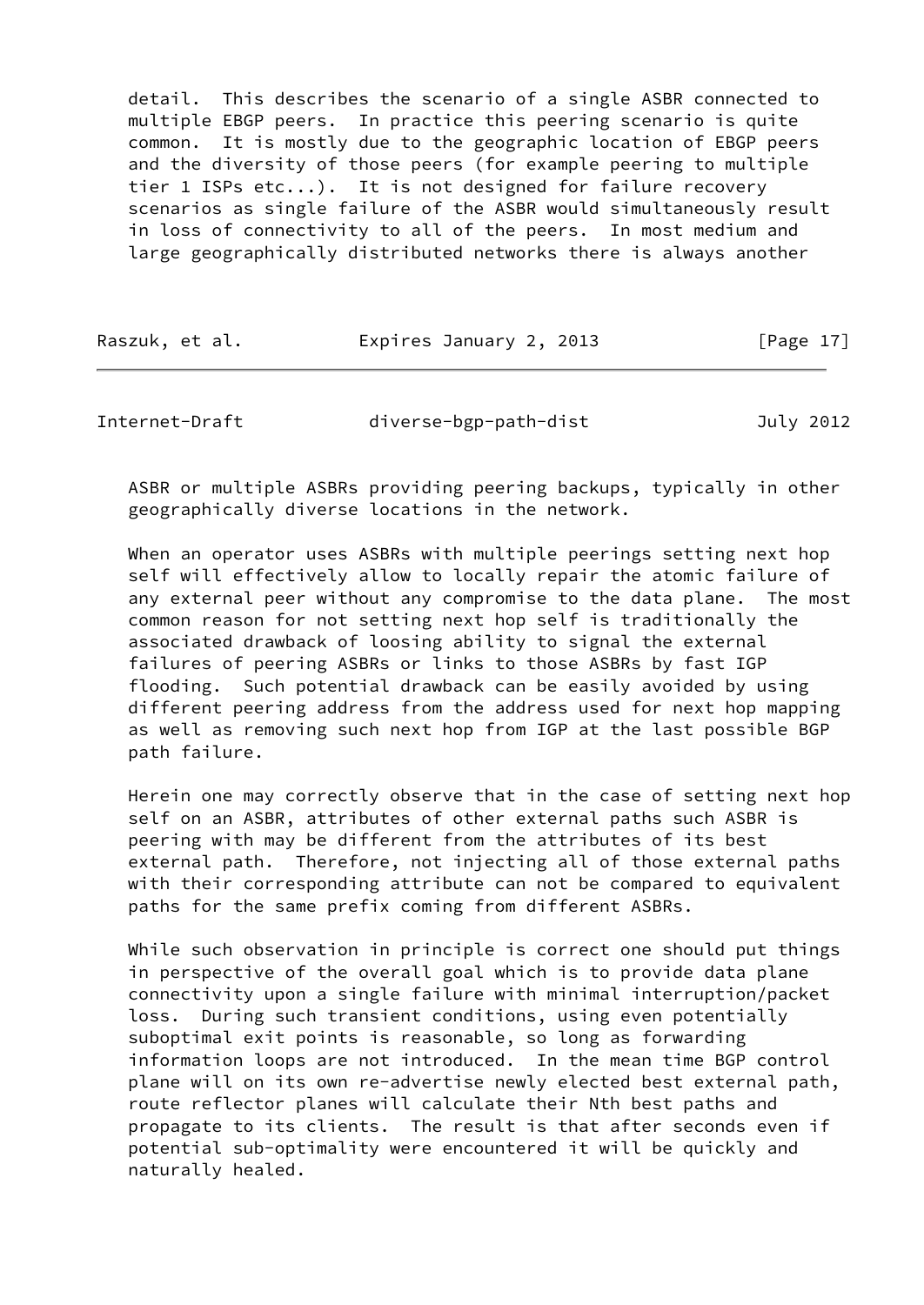## <span id="page-20-0"></span>[7](#page-20-0). Summary of benefits

 Distribution of diverse BGP paths proposal provides the following benefits when compared to the alternatives:

- 1. No modifications to BGP4 protocol.
- 2. No requirement for upgrades to edge and core routers (as required in [draft-ietf-idr-add-paths-07](https://datatracker.ietf.org/doc/pdf/draft-ietf-idr-add-paths-07)). Backward compatible with the existing BGP deployments.
- 3. Can be easily enabled by introduction of a new route reflector, route server plane dedicated to the selection and distribution of Nth best-path or just by new configuration of the upgraded

| Raszuk, et al. | Expires January 2, 2013 | [Page 18] |
|----------------|-------------------------|-----------|
|                |                         |           |

<span id="page-20-2"></span>Internet-Draft diverse-bgp-path-dist July 2012

current route reflector(s).

- 4. Does not require major modification to BGP implementations in the entire network which will result in an unnecessary increase of memory and CPU consumption due to the shift from today's per prefix to a per path advertisement state tracking.
- 5. Can be safely deployed gradually on a RR cluster basis.
- 6. The proposed solution is equally applicable to any BGP address family as described in Multiprotocol Extensions for BGP-4 [RFC4760](https://datatracker.ietf.org/doc/pdf/rfc4760) [\[RFC4760](https://datatracker.ietf.org/doc/pdf/rfc4760)]. In particular it can be used "as is" without anv modifications to both IPv4 and IPv6 address families.
- <span id="page-20-1"></span>[8](#page-20-1). Applications

 This section lists the most common applications which require presence of redundant BGP paths:

 1. Fast connectivity restoration where backup paths with alternate exit points would be pre-installed as well as pre-resolved in the FIB of routers. That would allow for a local action upon reception of a critical event notification of network / node failure. This failure recovery mechanism based on the presence of backup paths is also suitable for gracefully addressing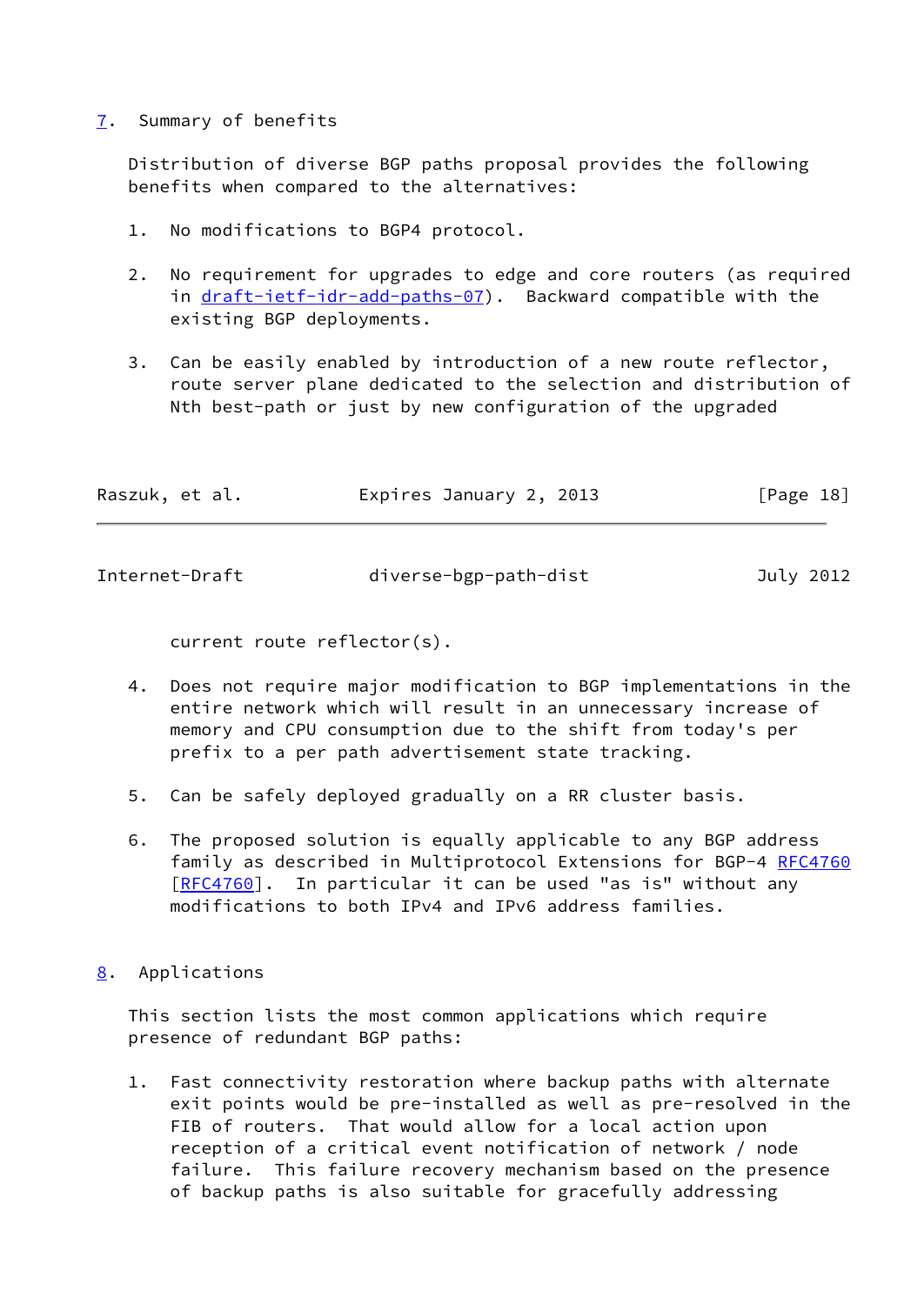scheduled maintenance requirements as described in [\[I-D.decraene-bgp-graceful-shutdown-requirements](#page-23-7)].

- 2. Multi-path load balancing for both IBGP and EBGP.
- 3. BGP control plane churn reduction both intra-domain and inter domain.

 An important point to observe is that all of the above intra-domain applications based on the use of reflector planes but are also applicable in the inter-domain Internet exchange point examples. As discussed in [section 4.3](#page-14-0) an internet exchange can conceptually deploy shadow route server planes each responsible for distribution of an Nth best path to its EBGP peers. In practice it may just equal to new short configuration and establishment of new BGP sessions to IX peers.

<span id="page-21-0"></span>[9](#page-21-0). Security considerations

 The new mechanism for diverse BGP path dissemination proposed in this document does not introduce any new security concerns as compared to

| Raszuk, et al. | Expires January 2, 2013 | [Page 19] |
|----------------|-------------------------|-----------|
|                |                         |           |

<span id="page-21-2"></span>Internet-Draft diverse-bgp-path-dist July 2012

 base BGP4 specification [\[RFC4271](https://datatracker.ietf.org/doc/pdf/rfc4271)] especially when compared against full iBGP mesh topology.

 In addition authors observe that all BGP security issues as described in [[RFC4272\]](https://datatracker.ietf.org/doc/pdf/rfc4272) do apply to the additional BGP session or sessions as recommended by this specification. Therefor all recommended mitigation techniques to BGP security are applicable here.

# <span id="page-21-1"></span>[10.](#page-21-1) IANA Considerations

 Following [[RFC5226](https://datatracker.ietf.org/doc/pdf/rfc5226)] authors declare that the new mechanism for diverse BGP path dissemination does not require any new allocations from IANA.

<span id="page-21-3"></span>[11.](#page-21-3) Contributors

The following people contributed significantly to the content of the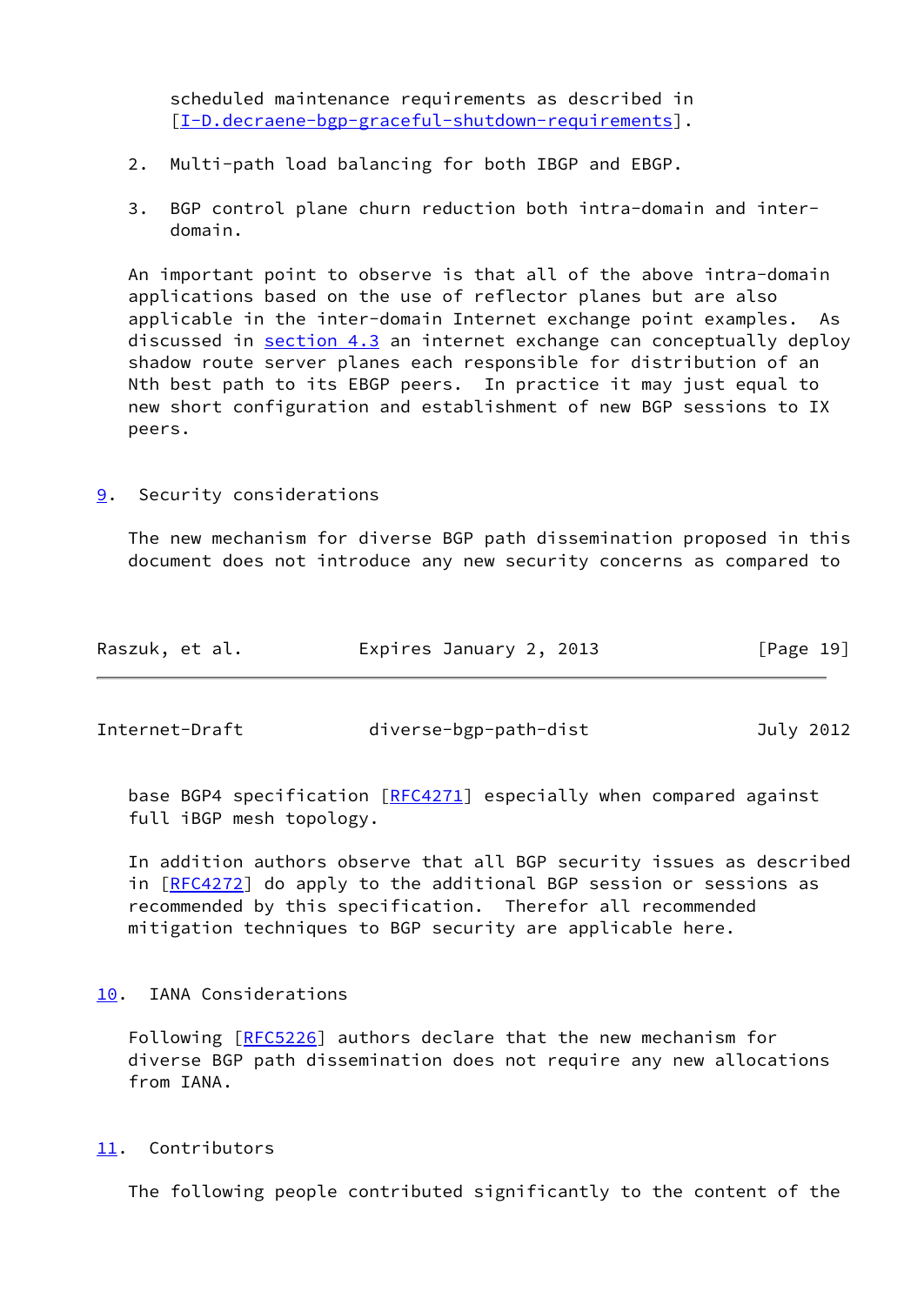document:

 Selma Yilmaz Cisco Systems 170 West Tasman Drive San Jose, CA 95134 US Email: seyilmaz@cisco.com

 Satish Mynam Juniper Networks 1194 N. Mathilda Ave Sunnyvale, CA 94089 US Email: smynam@juniper.net

 Isidor Kouvelas Cisco Systems 170 West Tasman Drive San Jose, CA 95134 US Email: kouvelas@cisco.com

| Raszuk, et al. | Expires January 2, 2013 | [Page 20] |
|----------------|-------------------------|-----------|
|----------------|-------------------------|-----------|

<span id="page-22-1"></span>Internet-Draft diverse-bgp-path-dist July 2012

## <span id="page-22-0"></span>[12.](#page-22-0) Acknowledgments

 The authors would like to thank Bruno Decraene, Bart Peirens, Eric Rosen, Jim Uttaro, Renwei Li, Wes George and Adrian Farrel for their valuable input.

 The authors would also like to express special thank you to number of operators who helped to optimize the provided solution to be as close as possible to their daily operational practices. Especially many thx goes to Ted Seely, Shan Amante, Benson Schliesser and Seiichi Kawamura.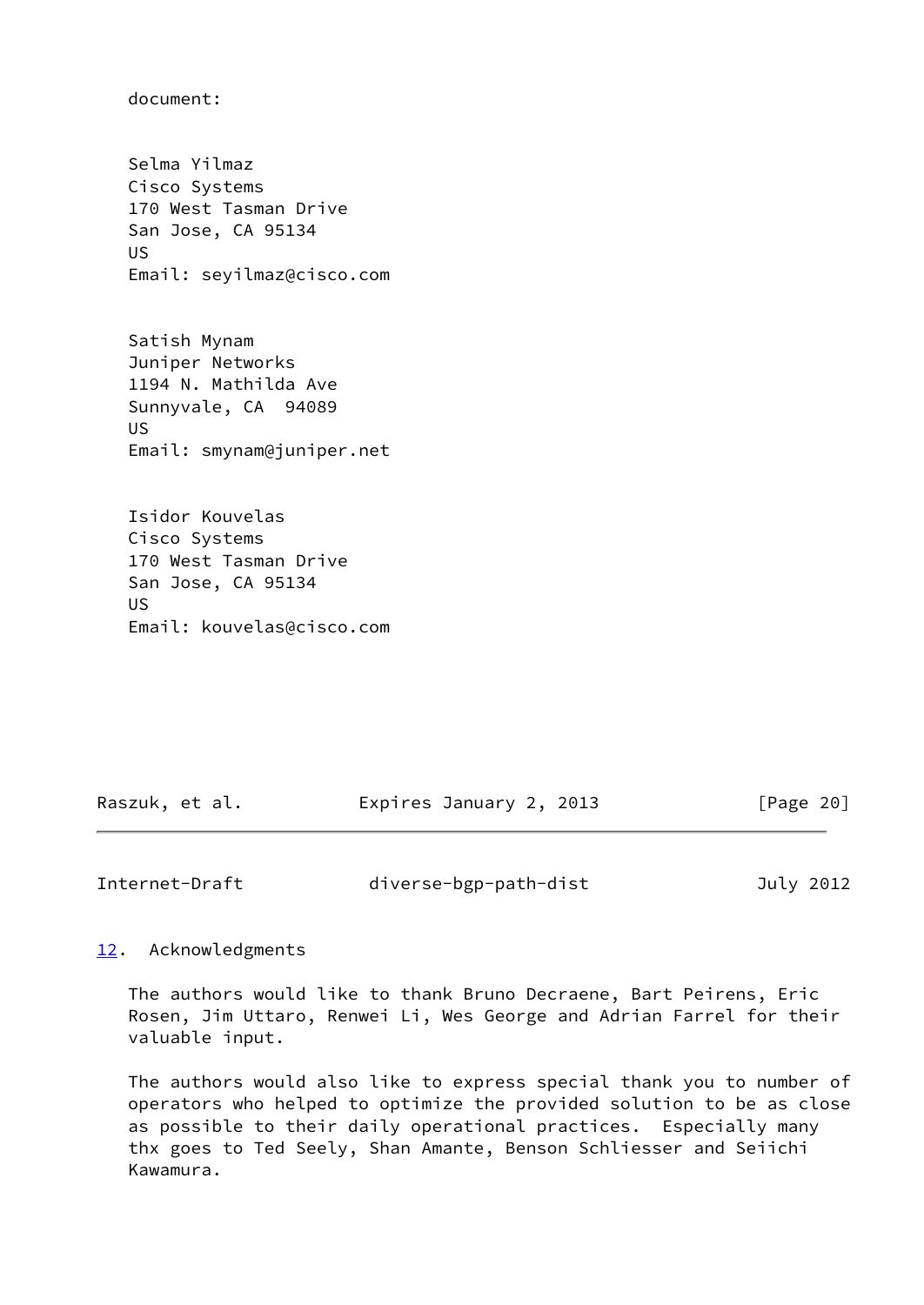#### <span id="page-23-0"></span>[13.](#page-23-0) References

- <span id="page-23-1"></span>[13.1](#page-23-1). Normative References
	- [RFC4271] Rekhter, Y., Li, T., and S. Hares, "A Border Gateway Protocol 4 (BGP-4)", [RFC 4271](https://datatracker.ietf.org/doc/pdf/rfc4271), January 2006.
	- [RFC4456] Bates, T., Chen, E., and R. Chandra, "BGP Route Reflection: An Alternative to Full Mesh Internal BGP (IBGP)", [RFC 4456,](https://datatracker.ietf.org/doc/pdf/rfc4456) April 2006.
	- [RFC4760] Bates, T., Chandra, R., Katz, D., and Y. Rekhter, "Multiprotocol Extensions for BGP-4", [RFC 4760](https://datatracker.ietf.org/doc/pdf/rfc4760), January 2007.
	- [RFC5226] Narten, T. and H. Alvestrand, "Guidelines for Writing an IANA Considerations Section in RFCs", [BCP 26](https://datatracker.ietf.org/doc/pdf/bcp26), [RFC 5226](https://datatracker.ietf.org/doc/pdf/rfc5226), May 2008.
- <span id="page-23-2"></span>[13.2](#page-23-2). Informative References

<span id="page-23-7"></span> [I-D.decraene-bgp-graceful-shutdown-requirements] Decraene, B., Francois, P., pelsser, c., Ahmad, Z., and A. Armengol, "Requirements for the graceful shutdown of BGP sessions", [draft-decraene-bgp-graceful-shutdown-requirements-01](https://datatracker.ietf.org/doc/pdf/draft-decraene-bgp-graceful-shutdown-requirements-01) (work in progress), March 2009.

<span id="page-23-4"></span> [I-D.ietf-idr-add-paths] Walton, D., Chen, E., Retana, A., and J. Scudder, "Advertisement of Multiple Paths in BGP", [draft-ietf-idr-add-paths-07](https://datatracker.ietf.org/doc/pdf/draft-ietf-idr-add-paths-07) (work in progress), June 2012.

<span id="page-23-6"></span> [I-D.ietf-idr-best-external] Marques, P., Fernando, R., Chen, E., Mohapatra, P., and H.

| Raszuk, et al. | Expires January 2, 2013 | [Page 21] |
|----------------|-------------------------|-----------|
|----------------|-------------------------|-----------|

<span id="page-23-3"></span>Internet-Draft diverse-bgp-path-dist July 2012

 Gredler, "Advertisement of the best external route in BGP", [draft-ietf-idr-best-external-05](https://datatracker.ietf.org/doc/pdf/draft-ietf-idr-best-external-05) (work in progress), January 2012.

<span id="page-23-5"></span>[I-D.pmohapat-idr-fast-conn-restore]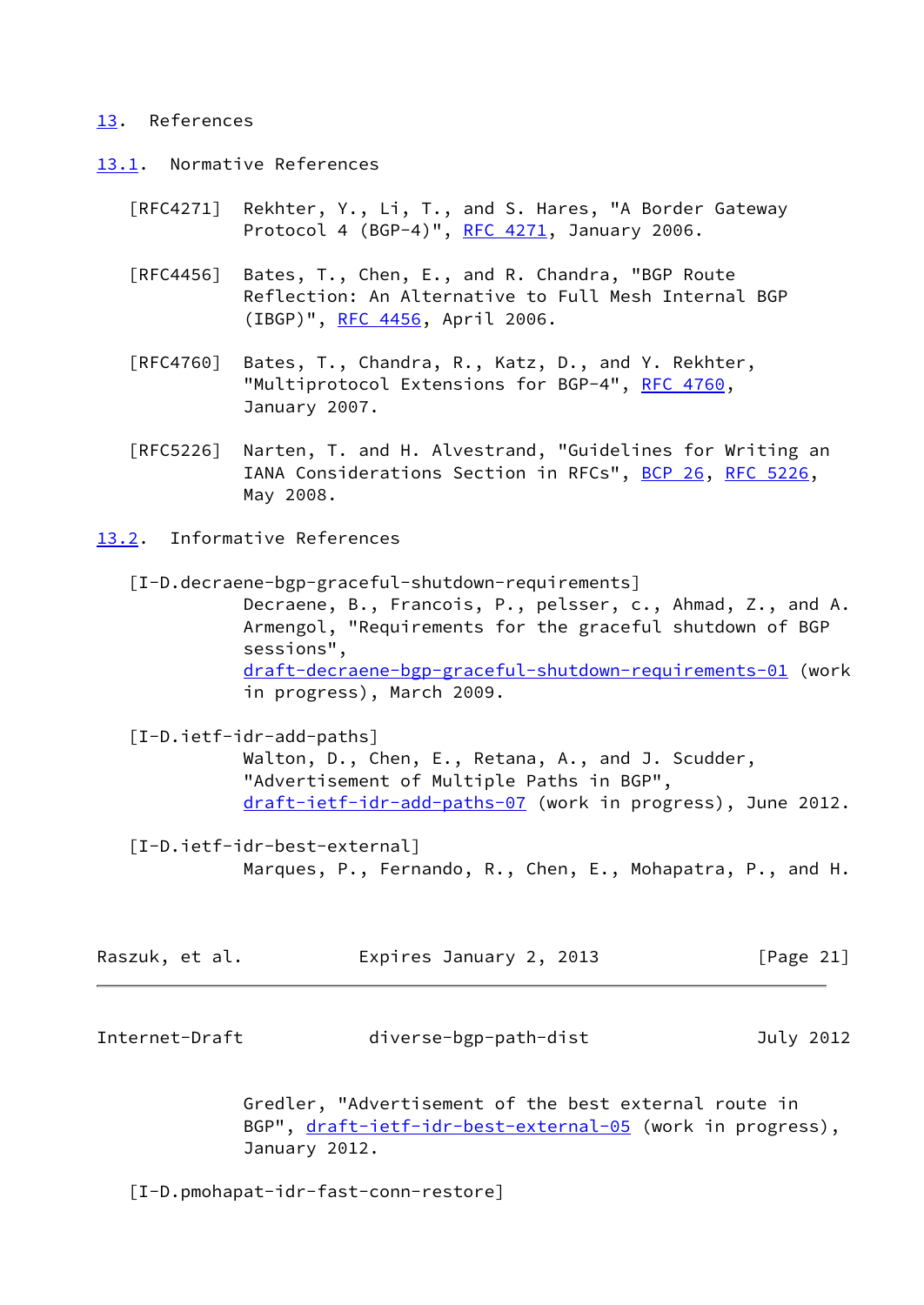Mohapatra, P., Fernando, R., Filsfils, C., and R. Raszuk, "Fast Connectivity Restoration Using BGP Add-path", [draft-pmohapat-idr-fast-conn-restore-02](https://datatracker.ietf.org/doc/pdf/draft-pmohapat-idr-fast-conn-restore-02) (work in progress), October 2011.

<span id="page-24-0"></span>[I-D.raszuk-idr-ibgp-auto-mesh]

 Raszuk, R., "IBGP Auto Mesh", [draft-raszuk-idr-ibgp-auto-mesh-00](https://datatracker.ietf.org/doc/pdf/draft-raszuk-idr-ibgp-auto-mesh-00) (work in progress), June 2003.

- [RFC3345] McPherson, D., Gill, V., Walton, D., and A. Retana, "Border Gateway Protocol (BGP) Persistent Route Oscillation Condition", [RFC 3345,](https://datatracker.ietf.org/doc/pdf/rfc3345) August 2002.
- [RFC4272] Murphy, S., "BGP Security Vulnerabilities Analysis", [RFC 4272,](https://datatracker.ietf.org/doc/pdf/rfc4272) January 2006.
- [RFC5065] Traina, P., McPherson, D., and J. Scudder, "Autonomous System Confederations for BGP", [RFC 5065,](https://datatracker.ietf.org/doc/pdf/rfc5065) August 2007.

Authors' Addresses

 Robert Raszuk (editor) NTT MCL 101 S Ellsworth Avenue Suite 350 San Mateo, CA 94401 US

Email: robert@raszuk.net

 Rex Fernando Cisco Systems 170 West Tasman Drive San Jose, CA 95134 US

Email: rex@cisco.com

Raszuk, et al. Expires January 2, 2013 [Page 22]